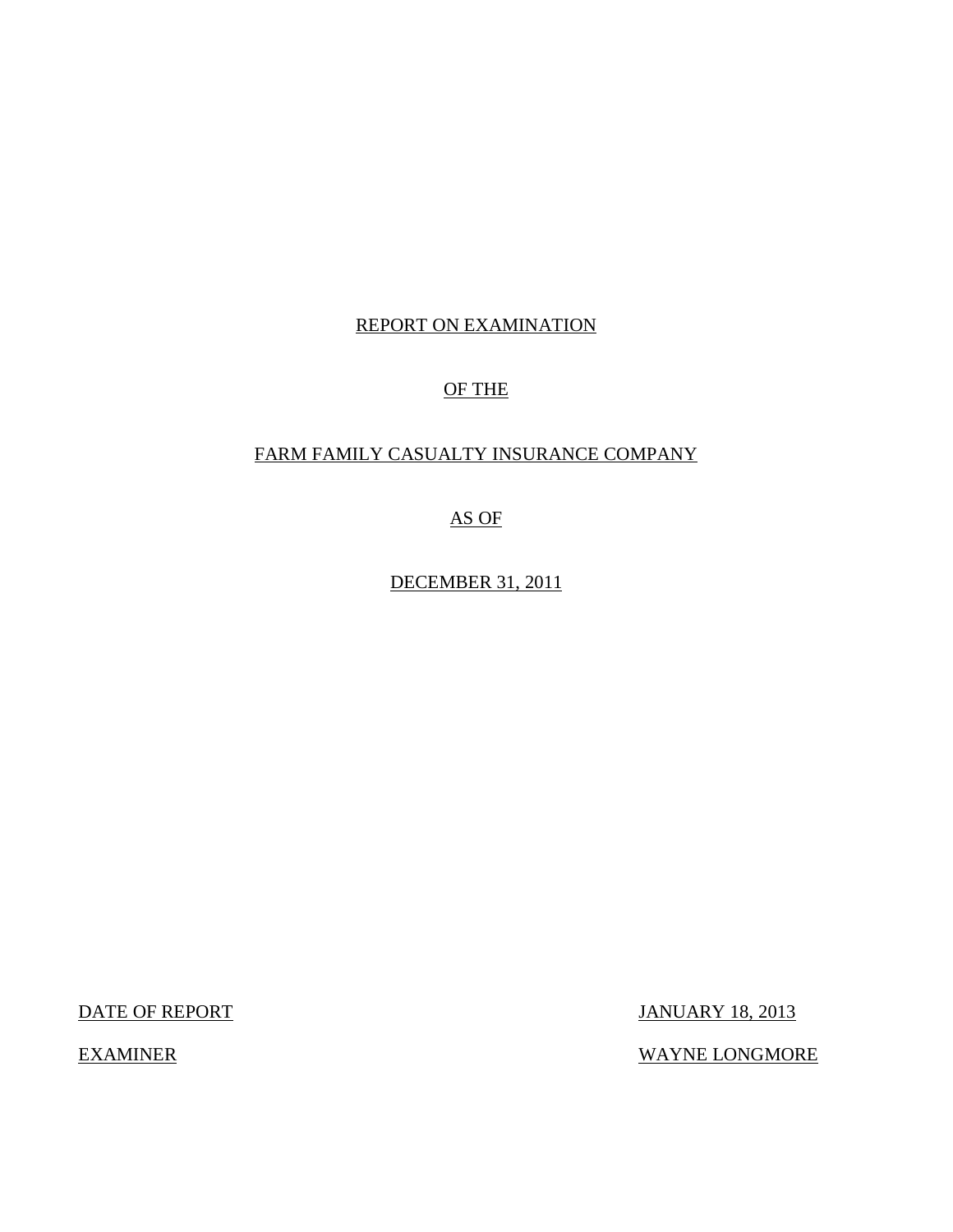### TABLE OF CONTENTS

# ITEM NO. PAGE NO. [1. Scope of examination 2](#page-3-0) [2. Description of Company 3](#page-4-0) [A. Management 4](#page-5-0) B. Territory and plan of operation 5<br>
C. Reinsurance 7 C. Reinsurance [D. Holding company system 11](#page-12-0) E. Significant operating ratios 18 F. Accounts and records 18 3. Financial Statements 20 A. Balance sheet 20 [B. Statement of income 22](#page-23-0) 4. Losses and loss adjustment expenses 23 [5. Compliance with prior report on examination 24](#page-25-0) 6. Summary of comments and recommendations 26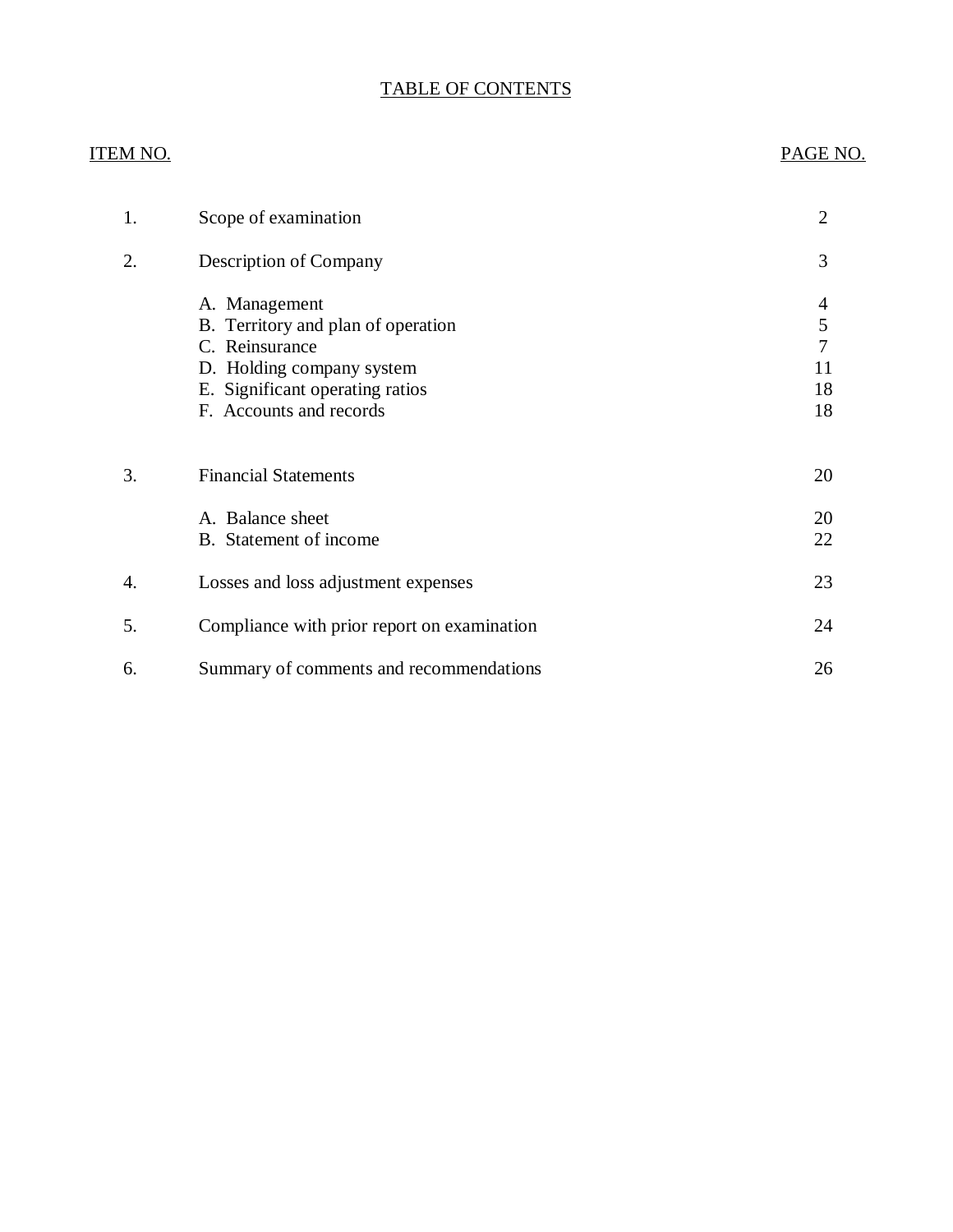

## NEW YORK STATE *DEPARTMENTof*  FINANCIAL SERVICES

Andrew M. Cuomo **Benjamin M. Lawsky** Governor Superintendent Superintendent Superintendent Superintendent Superintendent Superintendent Superintendent

January 18, 2013

Honorable Benjamin M. Lawsky Superintendent of Financial Services Albany, New York 12257

Sir:

Pursuant to the requirements of the New York Insurance Law, and in compliance with the instructions contained in Appointment Number 30833 dated February 21, 2012, attached hereto, I have made an examination into the condition and affairs of Farm Family Casualty Insurance Company as of December 31, 2011, and submit the following report thereon.

Wherever the designation "the Company" appears herein without qualification, it should be understood to indicate Farm Family Casualty Insurance Company.

Wherever the term "Department" appears herein without qualification, it should be understood to mean the New York State Department of Financial Services.

The examination was conducted at the Company's home office located at 344 Route 9W, Glenmont NY, 12077.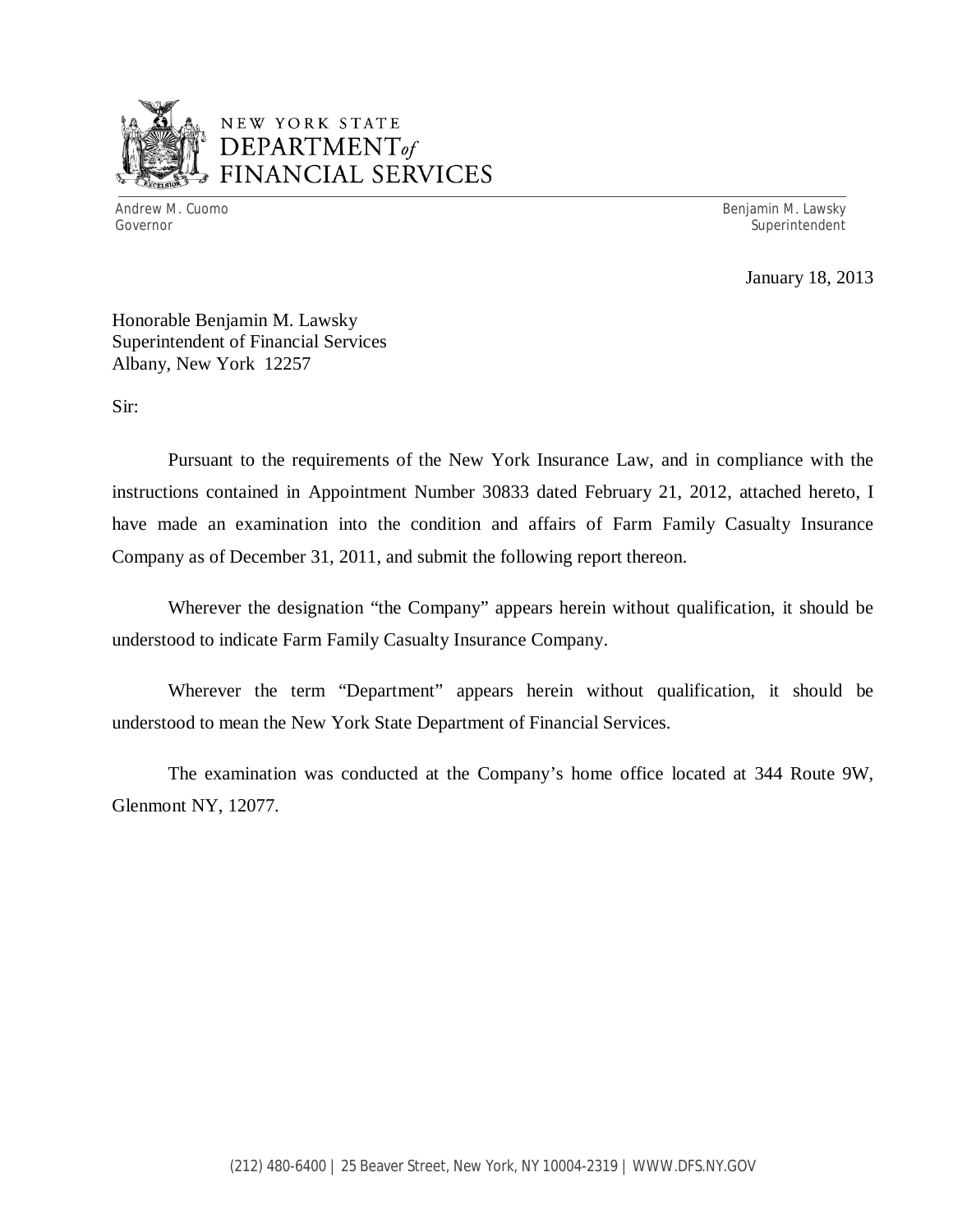### 1. SCOPE OF EXAMINATION

<span id="page-3-0"></span>The Department has performed a group examination of the Company*,* a multi-state insurer. The previous examination was conducted as of December 31, 2006. This examination covered the five-year period from January 1, 2007 through December 31, 2011. Transactions occurring subsequent to this period were reviewed where deemed appropriate by the examiner.

The examination of the Company was performed concurrently with the examination of the following insurer: United Farm Family Insurance Company.

This examination was conducted in accordance with the National Association of Insurance Commissioners ("NAIC") Financial Condition Examiners Handbook ("Handbook"), which requires that we plan and perform the examination to evaluate the financial condition and identify prospective risks of the Company by obtaining information about the Company including corporate governance, identifying and assessing inherent risks within the Company and evaluating system controls and procedures used to mitigate those risks. This examination also includes assessing the principles used and significant estimates made by management, as well as evaluating the overall financial statement presentation, management's compliance with Statutory Accounting Principles, annual statement instructions and, when applicable, to domestic state statutes.

All financially significant accounts and activities of the Company were considered in accordance with the risk-focused examination process. This examination also included a review and evaluation of the Company's own control environment assessment. The examiners also relied upon audit work performed by the Company's independent public accountants when appropriate.

This examination report includes a summary of significant findings for the following items as called for in the Handbook:

> Significant subsequent events Company history Corporate records Management and control Fidelity bonds and other insurance Pensions, stock ownership and insurance plans Territory and plan of operation Growth of Company Loss experience Reinsurance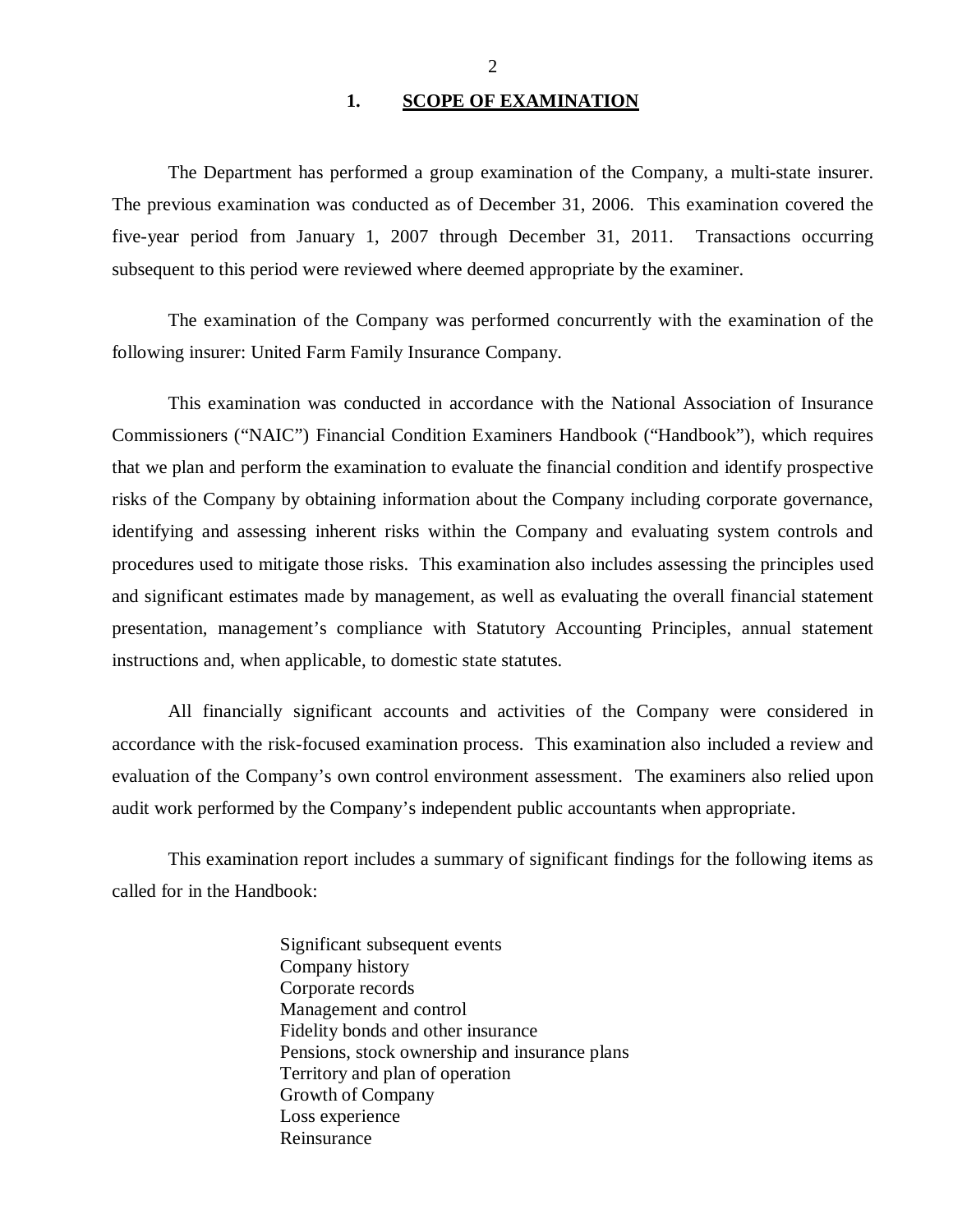Accounts and records Statutory deposits Financial statements Summary of recommendations

<span id="page-4-0"></span>A review was also made to ascertain what action was taken by the Company with regard to comments and recommendations contained in the prior report on examination.

This report on examination is confined to financial statements and comments on those matters that involve departures from laws, regulations or rules, or that are deemed to require explanation or description.

### **2. DESCRIPTION OF COMPANY**

The Company was incorporated under the laws of the State of New York on April 21, 1955 as Farm Family Mutual Insurance Company, became licensed on November 14, 1956 and commenced business on November 16, 1956.

On July 26, 1996, pursuant to a Plan of Reorganization and Conversion, Farm Family Mutual Insurance Company converted from a mutual company to a stock company, changed its name to Farm Family Casualty Insurance Company and became a wholly-owned subsidiary of Farm Family Holdings, Inc. ("FFH").

On April 10, 2001, American National Insurance Company ("ANICO"), a Texas domiciled insurance company, acquired FFH.

On August 23, 2007, American National Property and Casualty Holding Company, LLC merged into FFH, with FFH being the surviving entity. At the same time FFH changed its name to American National Property & Casualty Holdings, Inc. ("ANPAC Holdings").

At December 31, 2011 capital paid in was \$3,606,205 consisting of 2,253,878 shares of common stock with a par value of \$1.60 per share. Gross paid in and contributed surplus was \$71,776,893. The balance has not changed since the prior report on examination.

Operations of the Company are closely related to those of affiliated property and casualty insurer United Farm Family Insurance Company ("UFFIC") and affiliated life insurer, Farm Family Life Insurance Company ("FFLIC"). All three entities share administrative office space.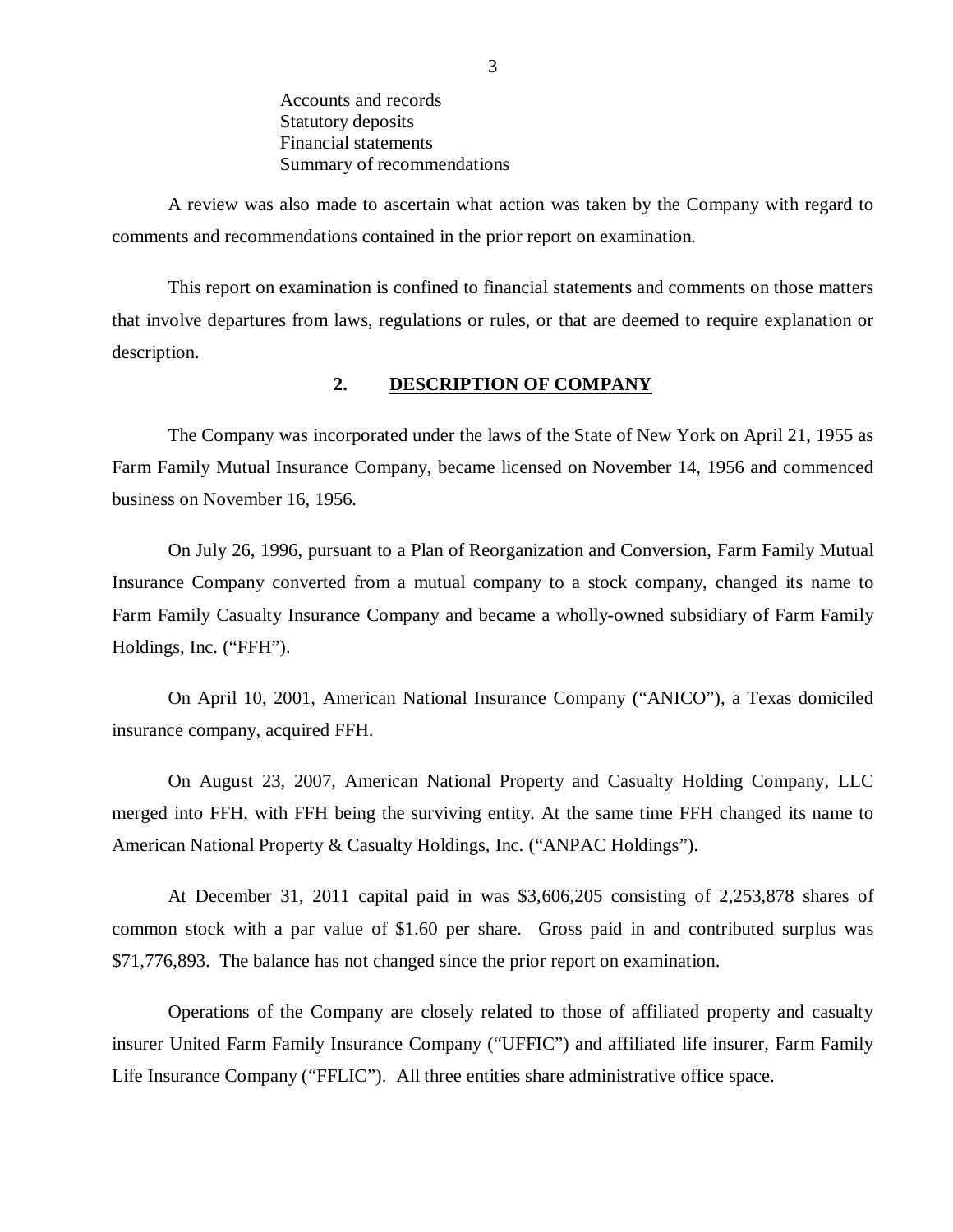<span id="page-5-0"></span>A. Management

Pursuant to the Company's charter and by-laws, management of the Company is vested in a board of directors consisting of not less than thirteen or more than twenty-five members. The board met at least four times during each calendar year for the period under examination. At December 31, 2011, the board of directors was comprised of the following thirteen members:

Name and Residence Alexander P. Dowse Sherborn, MA G. Richard Ferdinandtsen League City, TX Stephen J. George Gladstone, NJ Irwin M. Herz, Jr Galveston, TX John W. Lincoln Bloomfield, NY A. Ingrid Moody Kemah, TX Ross R. Moody Austin, TX Edward J. Muhl Bonita Springs, FL Gregory V. Ostergren Springfield, MO James E. Pozzi Galveston, TX Victoria M. Stanton Glenmont, NY Principal Business Affiliation President, Treasurer & Clerk, C.A. Dowse & Son, Inc. Director, President and Chief Operating Officer, ANICO Retired self-employed farmer and President, Friendship Business Ventures, LLC Partner/ Attorney, Greer, Herz & Adams, LLP, which serves as general counsel for ANICO Owns and operates, Linholm Dairy Farm Volunteer Worker and former farmer President, COO and Director, National Western Life Insurance Company Retired Partner, PricewaterhouseCoopers, LLP Director, Chairman, President and CEO, American National Property and Casualty Company Senior Executive Vice President and Chief Administrative Officer, ANICO Executive Vice President, General Counsel and Secretary, Farm Family Life Insurance Company, Farm Family Casualty Insurance Company and United Farm Family Insurance Company.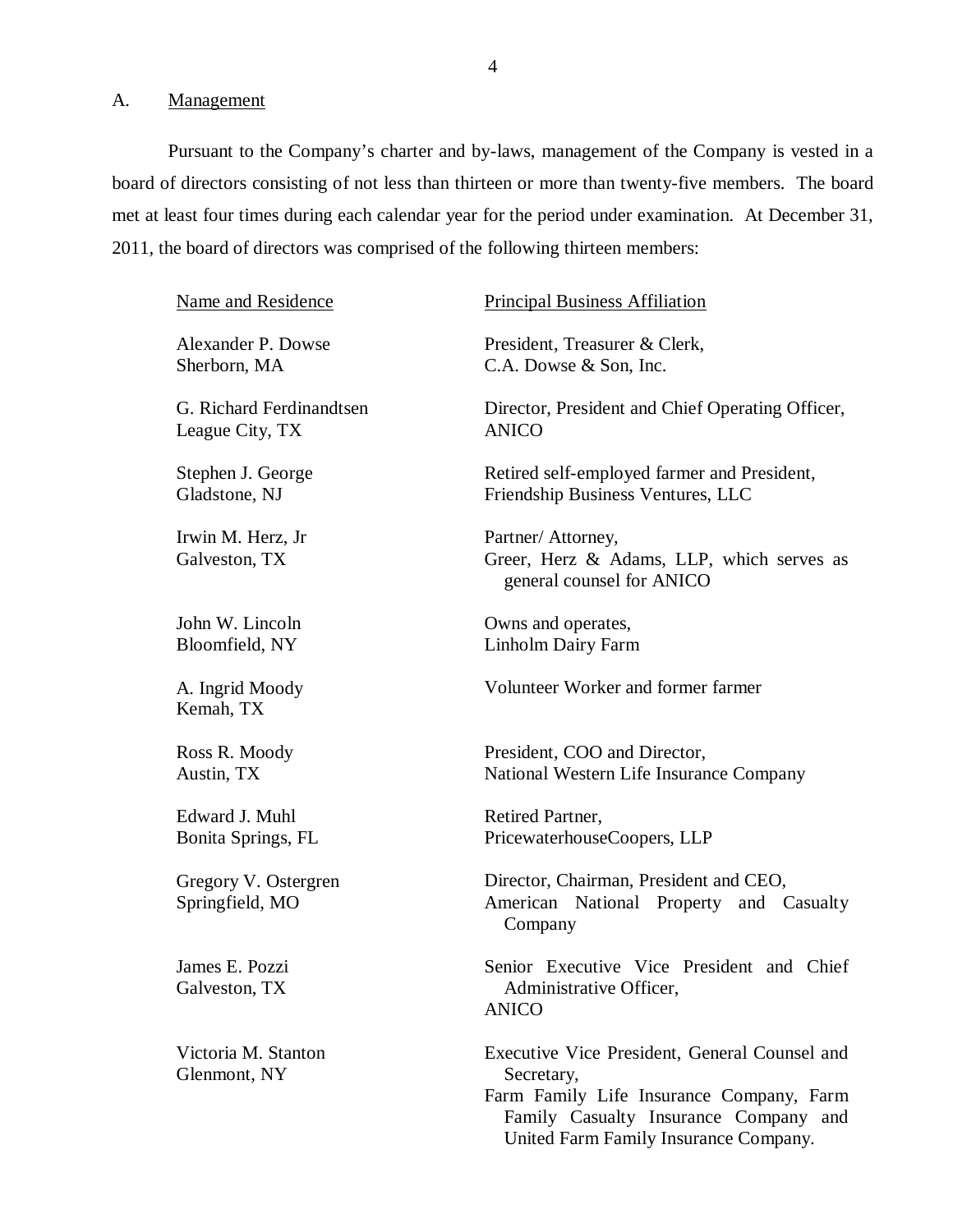| Name and Residence                     | <b>Principal Business Affiliation</b>                                                                                                                                |  |  |  |
|----------------------------------------|----------------------------------------------------------------------------------------------------------------------------------------------------------------------|--|--|--|
| Timothy A. Walsh<br>West Coxsackie, NY | President and Chief Executive Officer,<br>Farm Family Life Insurance Company, Farm<br>Family Casualty Insurance Company and<br>United Farm Family Insurance Company. |  |  |  |
| Ronald J. Welch<br>League City, TX     | Senior Executive Vice President, Corporate<br>Risk Officer and Chief Actuary,<br>ANICO                                                                               |  |  |  |

5

A review of the minutes of the board of directors' meetings held during the examination period indicated that the meetings were generally well attended and each board member had an acceptable record of attendance.

As of December 31, 2011, the principal officers of the Company were as follows:

| Name                  | Title                                          |
|-----------------------|------------------------------------------------|
| Timothy A. Walsh      | President and Chief Executive Officer          |
| Victoria M. Stanton   | Executive Vice President, General Counsel and  |
|                       | Secretary                                      |
| Michele M. Bartkowski | Senior Vice President, Chief Financial Officer |
|                       | and Treasurer                                  |

### B. Territory and Plan of Operation

As of December 31, 2011, the Company was licensed to write business in twelve states.

As of the examination date, the Company was authorized to transact the kinds of insurance as defined in the following numbered paragraphs of Section 1113(a) of the New York Insurance Law:

| Paragraph | Line of Business                               |
|-----------|------------------------------------------------|
| 4         | Fire                                           |
| 5         | Miscellaneous property                         |
| 6         | Water damage                                   |
| 7         | Burglary and theft                             |
| 8         | Glass                                          |
| 9         | Boiler and machinery                           |
| 10        | Elevator                                       |
| 11        | Animal                                         |
| 12        | Collision                                      |
| 13        | Personal injury liability                      |
| 14        | Property damage liability                      |
| 15        | Workers' compensation and employers' liability |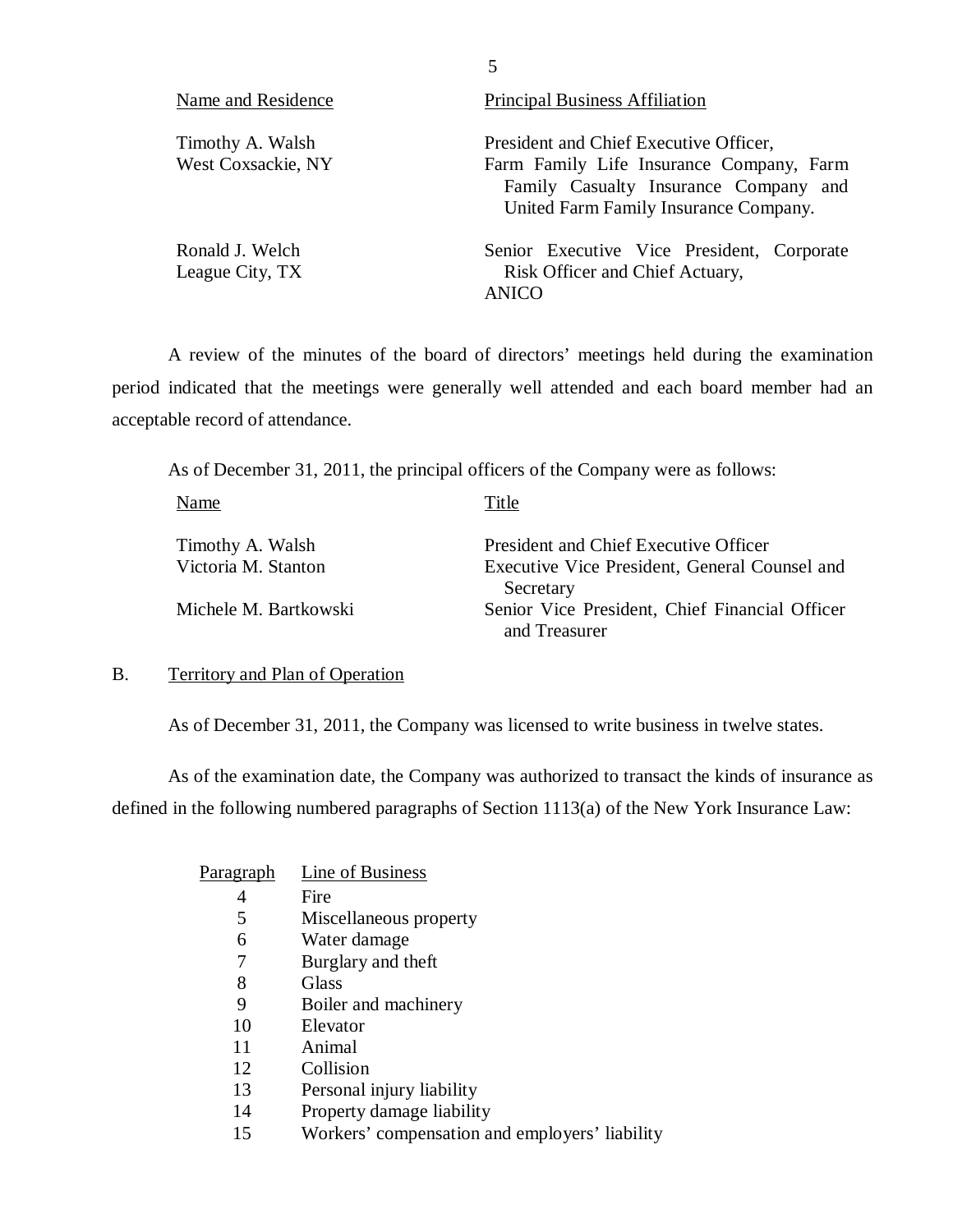| Paragraph | Line of Business                           |
|-----------|--------------------------------------------|
| 16        | Fidelity and surety                        |
| 19        | Motor vehicle and aircraft physical damage |
| 20        | Marine and inland marine                   |
| 21        | Marine protection and indemnity            |
| 26(B)     | Motor vehicle lessee/debtor gap insurance  |

The Company is also authorized to transact such workers' compensation insurance as may be incident to coverages contemplated under paragraphs 20 and 21 of Section 1113(a), including insurances described in the Longshoremen's and Harbor Workers' Compensation Act (Public Law No. 803, 69 Cong. as amended; 33 USC Section 901 et seq. as amended).

Based on the lines of business for which the Company is licensed and the Company's current capital structure, and pursuant to the requirements of Articles 13 and 41 of the New York Insurance Law, the Company is required to maintain a minimum surplus to policyholders in the amount of \$4,000,000.

The following schedule shows the direct premiums written by the Company both in total and in New York for the period under examination:

| Calendar Year | New York State | <b>Total United States</b> | Premiums Written in NYS<br>as % of US Premium |
|---------------|----------------|----------------------------|-----------------------------------------------|
| 2007          | \$145,923,280  | \$390,973,534              | 37.32%                                        |
| 2008          | \$141,579,450  | \$380,727,535              | 37.19%                                        |
| 2009          | \$137,017,330  | \$366,408,135              | 37.39%                                        |
| 2010          | \$136,166,376  | \$362,934,416              | 37.52%                                        |
| 2011          | \$145,107,592  | \$377,610,990              | 38.43%                                        |
|               |                |                            |                                               |

The largest lines of business are commercial auto liability and workers' compensation, which comprises 14.76% and 12.12%, respectively, of the Company's 2011 direct written business. The "Special Farm Package 10" (SFP-10) is considered the group's flagship product. This policy is a flexible, multi-line insurance contract that combines property and liability coverages for farm owners and a wide array of other agricultural businesses such as horse breeding and training facilities, nurseries, wineries and greenhouses.

At December 31, 2011, the Company wrote business primarily through career (exclusive) agents.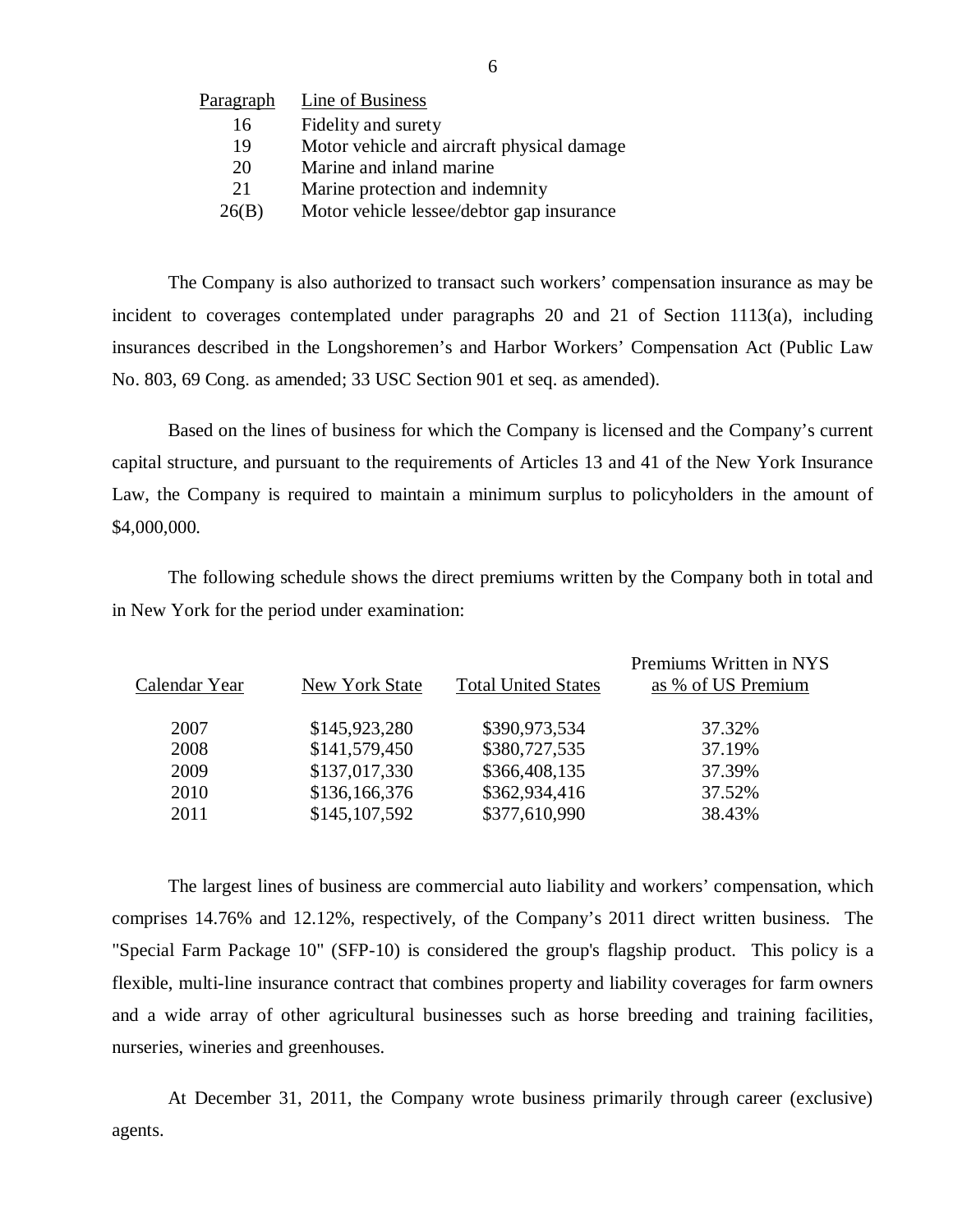### <span id="page-8-0"></span>C. Reinsurance

### Assumed reinsurance

Assumed reinsurance accounted for less than 6% of the Company's gross premium written at December 31, 2011. Approximately 83% of the Company's assumed premium is attributable to the pooling agreement with the Company's affiliate, UFFIC. The bulk of the remainder of the Company's assumed premiums are from certain mandated pools and associations. During the period covered by this examination, the Company's assumed reinsurance business has decreased. The Company utilizes reinsurance accounting as defined in Statement of Statutory Accounting Principle ("SSAP") No. 62R for all of its assumed reinsurance business.

Effective January 1, 2004 the Company entered into a pooling agreement with UFFIC. Under the terms of the agreement, UFFIC cedes 100% of its assumed and direct business to the Company, net of any external reinsurance. The Company then retrocedes 2% of its net direct and assumed business to UFFIC. The pooling agreement allocation percentages have remained unchanged since inception, however, the agreement was amended effective March 5, 2010 modifying the terms of the provision relating to cash calls. Both the agreement and subsequent amendment were non-objected to by the Department in letters dated June 29, 2004 and March 5, 2010 pursuant to the requirements of Section 1505(d)(2) of the New York Insurance Law.

### Ceded reinsurance

The Company has structured its ceded reinsurance program as of December 31, 2011, as follows:

Type of Treaty Cession

Excess Multiple Line **Property Business: \$5 million excess \$1 million any** 100% Authorized one risk, each loss; limit \$10 million per occurrence.

> Terrorism: \$5 million excess \$1 million any one risk, each loss; limit \$10 million in all during the term of the contract and any runoff period.

> Casualty Business: \$5 million excess \$1 million per occurrence (\$6 million as respects any one occurrence involving at least one \$2 million per occurrence policy issued by the Company in accordance with this contract). As respects all Workers Compensation losses arising out of acts of terrorism, \$5 million excess \$1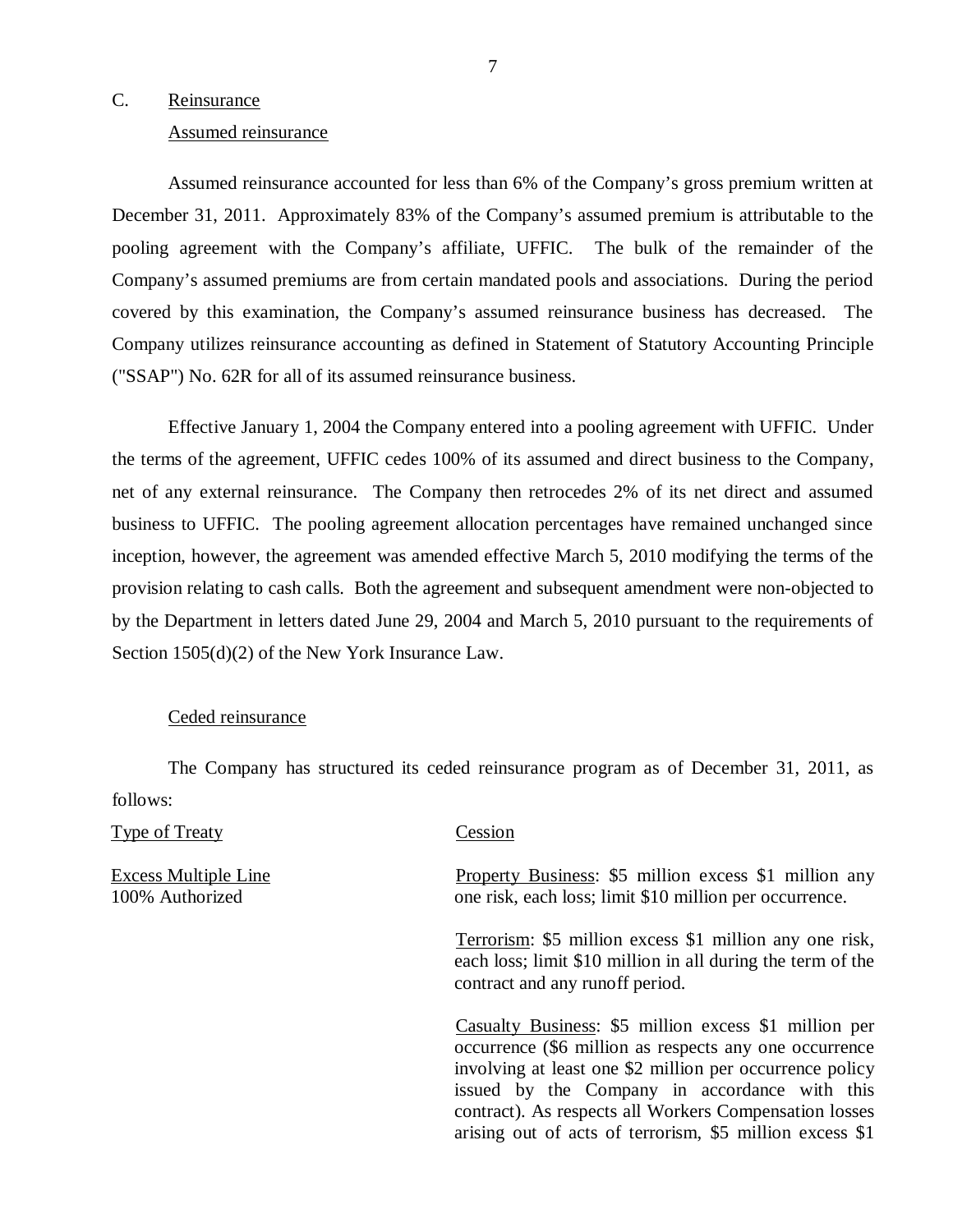#### Type of Treaty Cession

million; limit \$20 million as respects all Workers Compensation losses during the term of the contract and any runoff period.

Pollution Liability: \$5 million excess \$1 million any one policy, each pollution incident; limit \$5 million as respects all losses arising out of all pollution liability policies involved in all pollution incidents reported during the term of this contract and any runoff period.

Property Excess per Risk  $\frac{9 \text{ million excess}}{9 \text{ million excess}}$  \$9 million excess \$6 million any one risk, each loss,  $\frac{1}{100}$  Authorized any one loss occurrence; limit \$36 million during the term of the contract (or during any runoff period). Limit of \$9 million in all during the term of the contract or any runoff period for losses arising out of acts of terrorism or toxic mold.

Excess Casualty Clash (3 layers) \$4 million excess \$6 million ultimate net loss per Layer 1 occurrence; limit \$8 million during the term of the 90% Authorized contract (or during any runoff period). Limit of \$4 million in all during the term of the contract or any runoff period for all Workers Compensation losses arising out of acts of terrorism; limit of \$4 million in all during the term of the contract or any runoff period for all toxic mold related losses.

Layer 2  $\frac{$20 \text{ million excess } $10 \text{ million ultimate net loss per}}$ 93% Authorized occurrence; limit \$40 million during the term of the contract (or during any runoff period). Limit of \$20 million in all during the term of the contract or any runoff period for all Workers Compensation losses arising out of acts of terrorism. Limit of \$20 million in all during the term of the contract or any runoff period for all toxic mold related losses.

Layer 3<br>
\$20 million excess \$30 million ultimate net loss per<br>
93.5% Authorized<br>  $\frac{1}{2}$  cocurrence: limit \$40 million during the term of the occurrence; limit \$40 million during the term of the contract (or during any runoff period). Limit of \$20 million in all during the term of the contract or any runoff period for all Workers Compensation losses arising out of acts of terrorism. Limit of \$20 million in all during the term of the contract or any runoff period for all toxic mold related losses.

> (Note: For all layers above as respects any one occurrence involving at least one \$2 million per occurrence policy issued by the Company in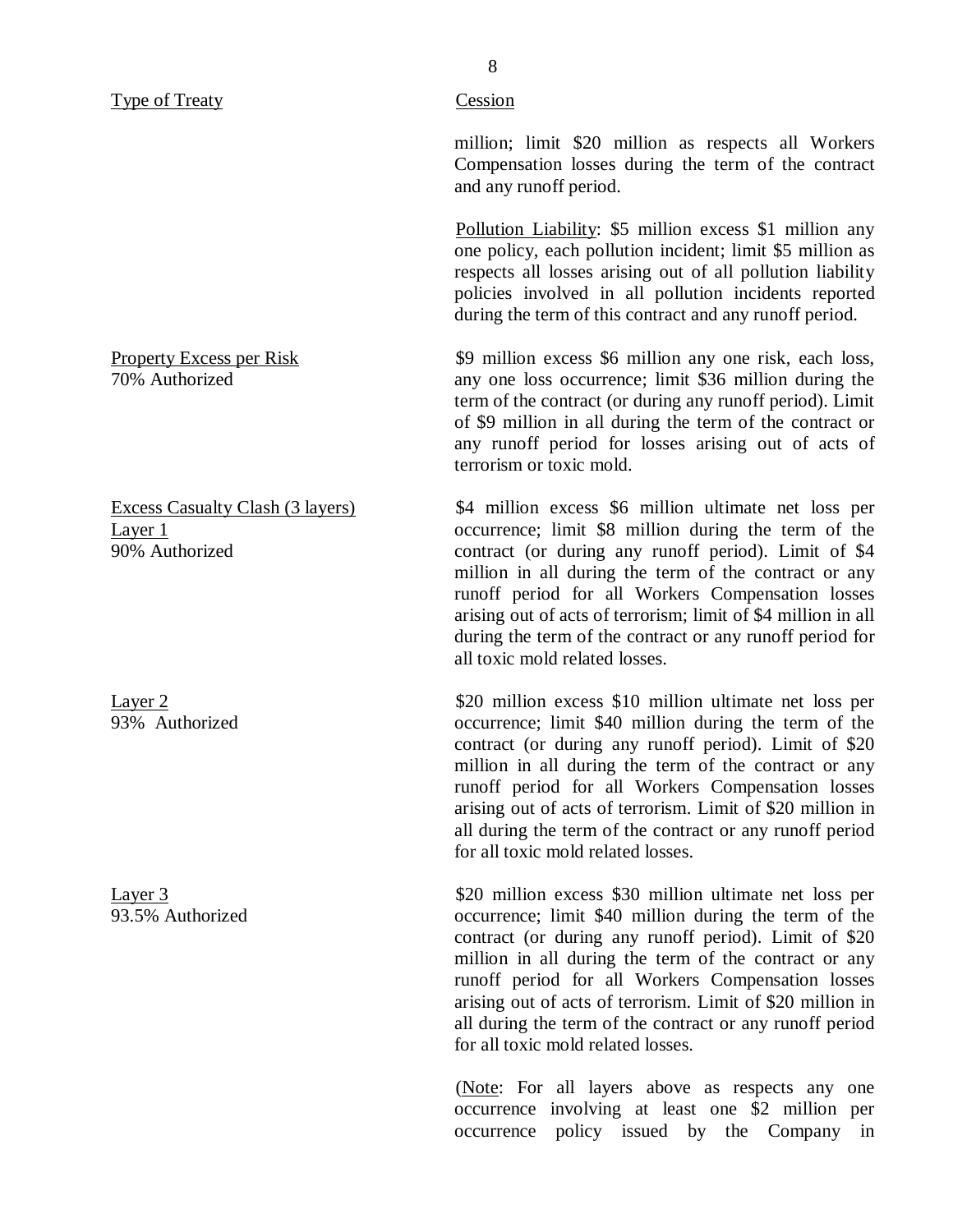### Type of Treaty

Property Catastrophe Excess (5 layers) Layer 1 65.5% Authorized

Layer 2 66% Authorized

Layer 3 67.38% Authorized

Layer 4 59.58% Authorized

Layer 5 52.68% Authorized

Earthquake Property Catastrophe Excess of loss 55% Authorized

Aggregate Property Catastrophe Excess 43.583% Authorized

Casualty Facultative Master Certificate

Umbrella Facultative contract - covering policies classified as personal, farm, and commercial umbrella liability. 100% Authorized

### **Cession**

accordance with the contract the Company's retention for each excess layer shall be increased by \$1 million).

97.5% of \$30 million in excess of \$10 million ultimate net loss each loss occurrence (two or more risks involved); limit \$60 million during the term of the contract.

97.5% of \$30 million in excess of \$40 million ultimate net loss each loss occurrence (two or more risks involved); limit \$60 million during the term of the contract.

97.5% of \$50 million in excess of \$70 million ultimate net loss each loss occurrence (two or more risks involved); limit \$100 million during the term of the contract.

97.5% of \$120 million in excess of \$120 million ultimate net loss each loss occurrence (two or more risks involved); limit \$240 million during the term of the contract.

97.5% of \$260 million in excess of \$240 million ultimate net loss each loss occurrence (two or more risks involved); limit \$520 million during the term of the contract.

97.5% of \$50 million in excess of \$25 million ultimate net loss each loss occurrence (two or more risks involved); limit \$100 million during the term of the contract.

65.5833% of \$30 million in excess of \$90 million aggregate subject ultimate net loss arising out of loss occurrence commencing during the term of the contract (two or more risks involved). Subject ultimate net loss arising from loss occurrences commencing 1/1/2011 through 2/15/2011 shall not contribute more than \$11,250,000 towards the Company's aggregate retention of \$90 million.

\$10 million in excess of \$5 million, each loss occurrence or offense.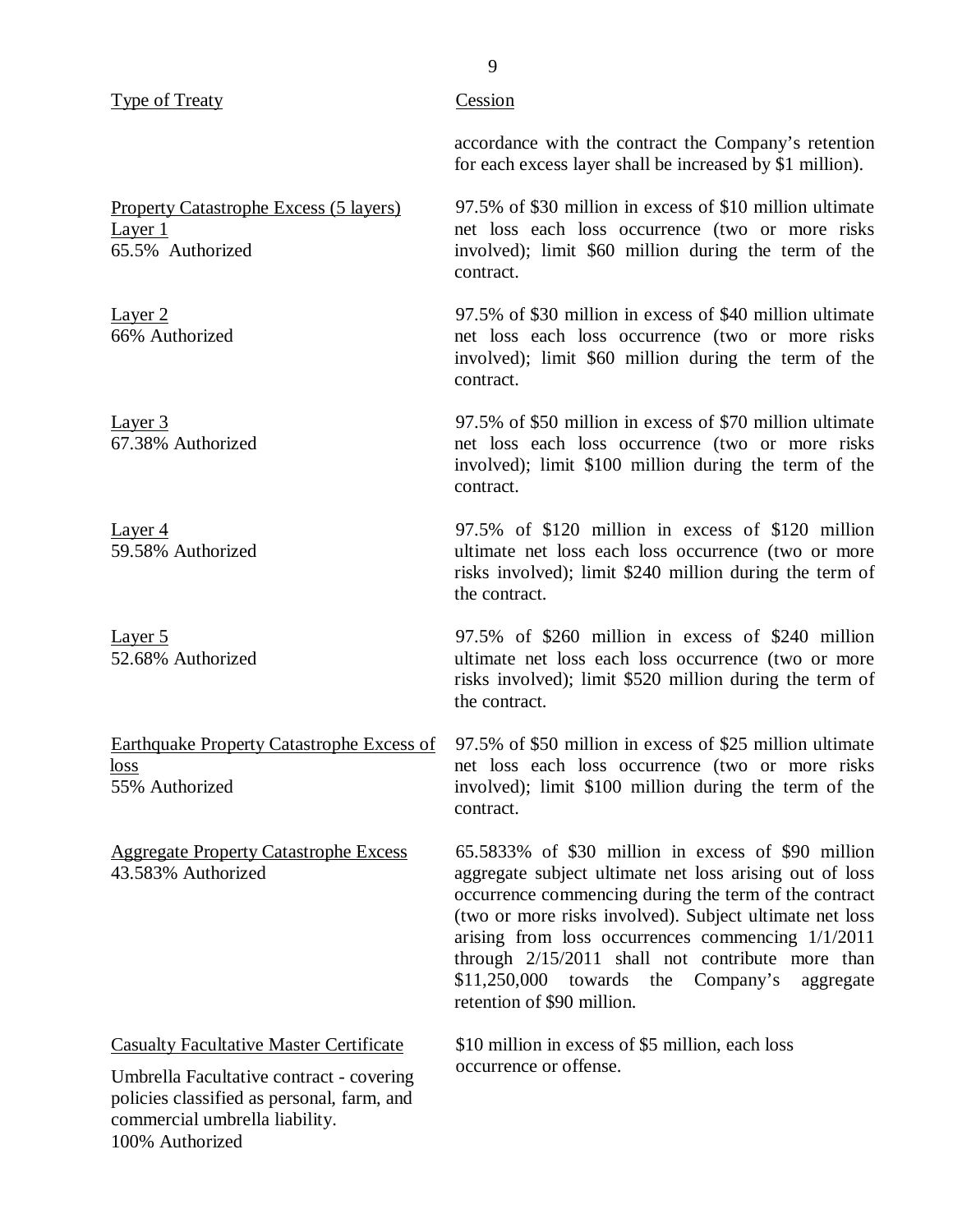| <b>Type of Treaty</b>                                                                                                                                                                      | Cession                                                                                                                                                                                                                                                                                                                                                                                                                                                                                                                                                                                                                                      |
|--------------------------------------------------------------------------------------------------------------------------------------------------------------------------------------------|----------------------------------------------------------------------------------------------------------------------------------------------------------------------------------------------------------------------------------------------------------------------------------------------------------------------------------------------------------------------------------------------------------------------------------------------------------------------------------------------------------------------------------------------------------------------------------------------------------------------------------------------|
| Property Facultative Excess of Loss -<br>agreement expired 4/1/12<br>100% Authorized                                                                                                       | \$15 million excess of \$15 million each risk, each<br>occurrence in excess of the Company's net and treaty<br>retention on each risk, each occurrence.                                                                                                                                                                                                                                                                                                                                                                                                                                                                                      |
| <b>Employment Practices Liability Insurance</b><br>Coverage Quota share treaty<br>("EPL")<br>100% Authorized                                                                               | 100% of the gross liability of the Company (including<br>defense costs) under the Employment Practices<br>Liability Insurance Coverage Endorsement up to a<br>limit<br>of<br>\$250,000<br>each<br>Wrongful<br>maximum<br>Employment Act subject to an annual aggregate limit in<br>the policy not to exceed \$250,000. In the event the<br>reinsurer accepts a referral with an EPL coverage in<br>excess of \$250,000 each wrongful employment act,<br>such limit shall be covered up to a maximum limit of<br>\$1 million each Wrongful Employment Act subject to<br>an annual aggregate limit on the policy not to exceed \$1<br>million. |
| Boiler and Machinery quota share contract<br>(Businessowners, Special Farm Package<br>"10" and Commercial Package policies that<br>include an equipment breakdown coverage<br>endorsement) | 100% of \$25,000,000 any one Accident, any one<br>policy.                                                                                                                                                                                                                                                                                                                                                                                                                                                                                                                                                                                    |
| 100% Authorized                                                                                                                                                                            |                                                                                                                                                                                                                                                                                                                                                                                                                                                                                                                                                                                                                                              |
| Boiler and Machinery quota share<br>(Homeowners)                                                                                                                                           | 100% of \$50,000 any one policy, any one Accident.                                                                                                                                                                                                                                                                                                                                                                                                                                                                                                                                                                                           |
| 100% Authorized                                                                                                                                                                            |                                                                                                                                                                                                                                                                                                                                                                                                                                                                                                                                                                                                                                              |

Since the previous examination, the Company's net retention has remained at \$1 million on property and casualty business.

It is the Company's policy to obtain the appropriate collateral for its cessions to unauthorized reinsurers. Letters of credit obtained by the Company were reviewed for compliance with Department Regulation 133. No significant exceptions were noted.

All significant ceded reinsurance agreements in effect as of the examination date were reviewed for the required clauses.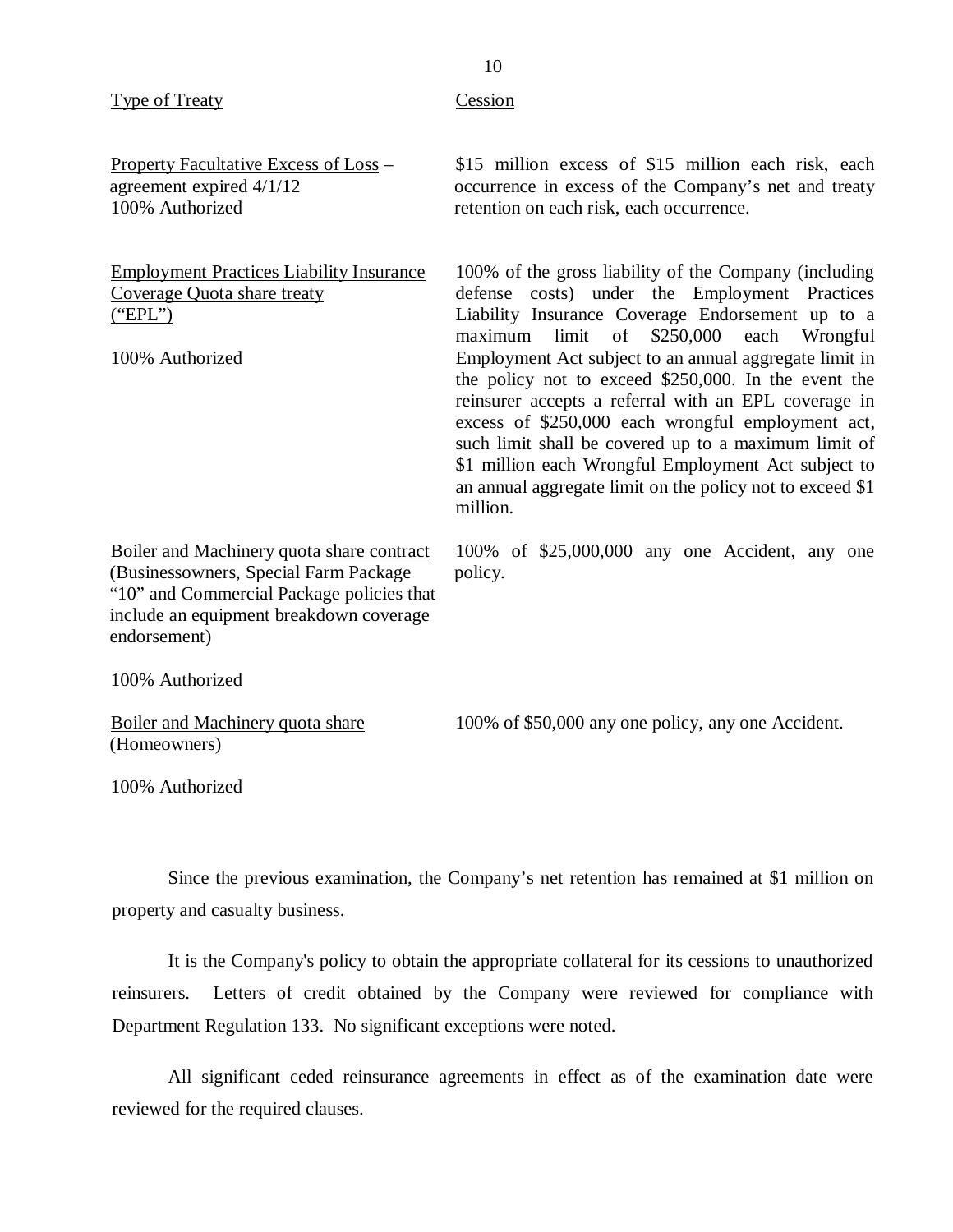#### Insolvency Clause

<span id="page-12-0"></span>The insolvency clauses in the Company's ceding agreements make reference to a novation. Department Circular Letter No. 5 (1988) states, in part, the following in reference to a novation:

> "Any references to such an event in the reinsurance agreement should indicate that, prior to the implementation of a novation, the certificate of assumption on New York risks would have to be approved by the Superintendent. . ."

It is recommended that the Company include the above referenced language from Department Circular Letter No. 5 (1988) in all reinsurance contracts which make reference to a novation.

The Schedule F data as reported in the Company's filed annual statements for December 31, 2011 did not accurately reflect its reinsurance transactions. The database used to prepare Schedule F was not updated in 2010 or 2011 to reflect the changes in the reinsurers and allocation percentages in the underlying reinsurance contracts. While the totals reported in the financial statements were correct, certain balances reported for the affected reinsurers were incorrectly reported. It should be noted that the resulting differences were immaterial at December 31, 2011, therefore no examination change was warranted. Nonetheless, it is recommended that in future filings the Company comply with the annual statement instructions and complete Schedule F with data that accurately reflects its reinsurance transactions.

Management has represented that all material ceded reinsurance agreements transfer both underwriting and timing risk as set forth in SSAP No. 62R. Representations were supported by appropriate risk transfer analyses and an attestation from the Company's Chief Executive Officer and Chief Financial Officer pursuant to the NAIC Annual Statement Instructions. Additionally, examination review indicated that the Company was not a party to any finite reinsurance agreements. All ceded reinsurance agreements were accounted for utilizing reinsurance accounting as set forth in SSAP No. 62R.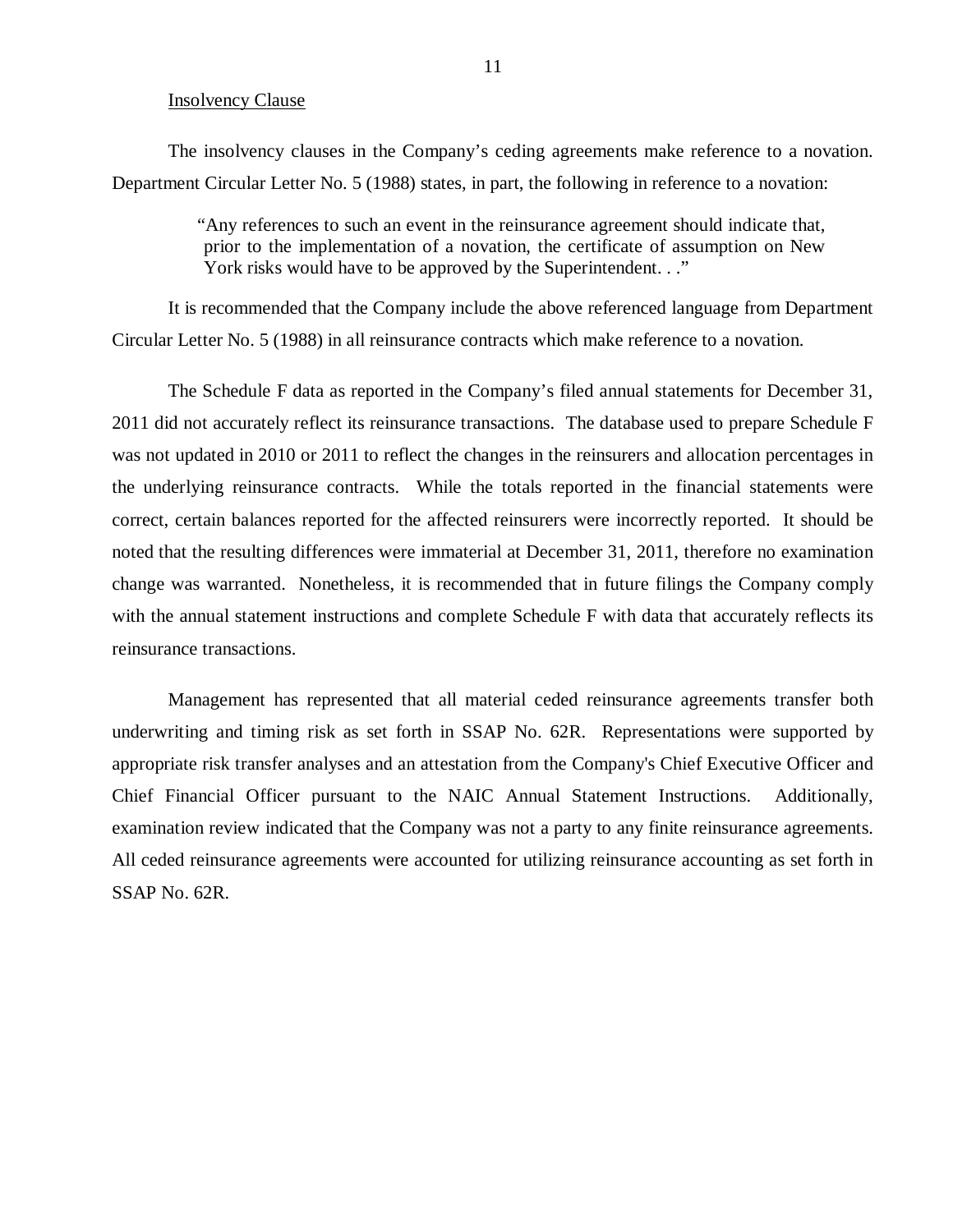D. Holding Company System

The Company is a wholly-owned subsidiary of ANPAC Holdings. All of the outstanding common stock of ANPAC Holdings is directly owned by ANICO, whereas all the outstanding preferred stock is owned by Comprehensive Investment Services, Inc., an investment company that is wholly owned by ANICO.

A review of the Holding Company Registration Statements filed with this Department indicated that such filings were complete and were filed in a timely manner pursuant to Article 15 of the New York Insurance Law and Department Regulation 52.

The following is a chart of the holding company system at December 31, 2011: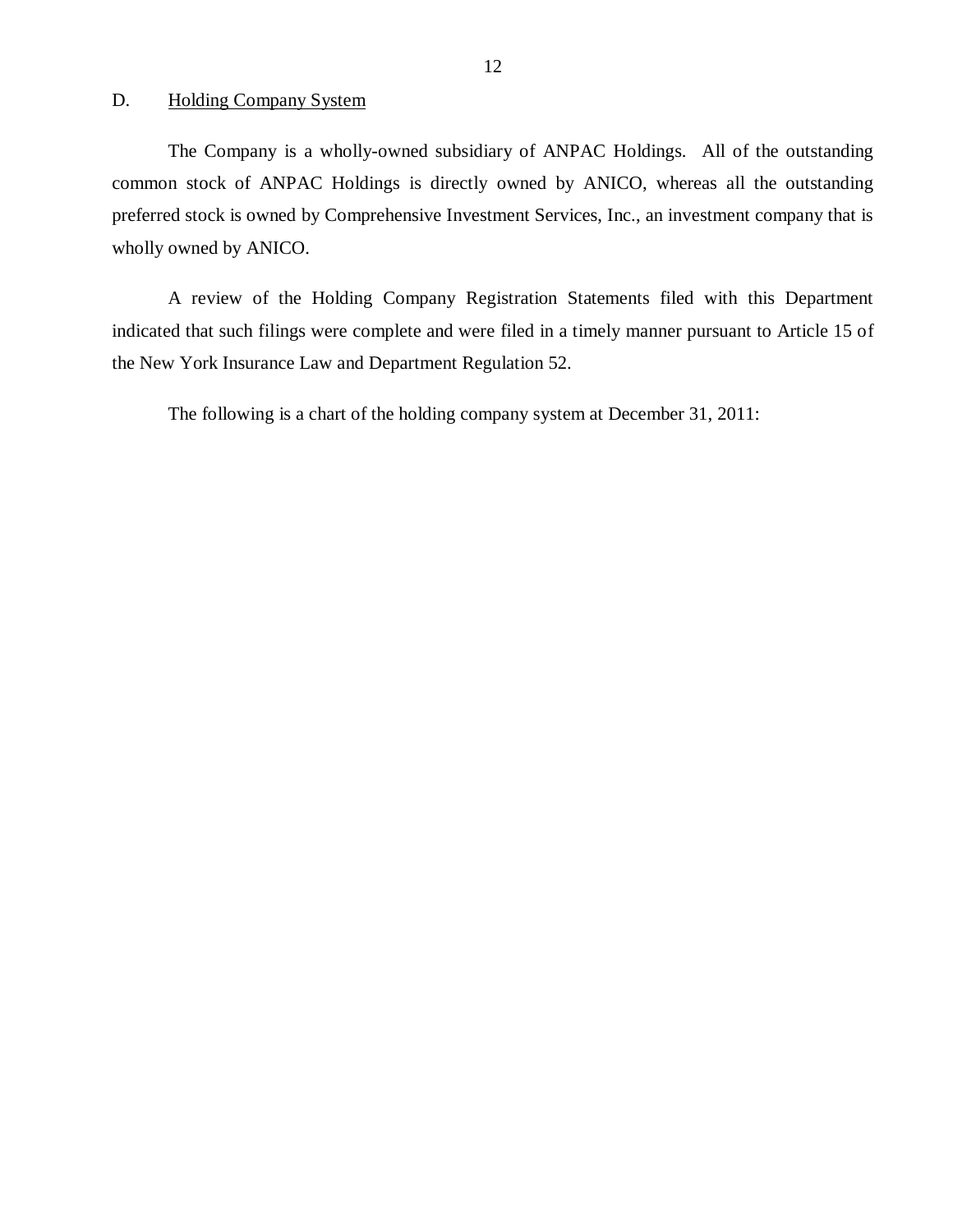American National Insurance Company (TX) 1. American National County Mutual Ins. Company (TX) 2. American National Property & Casualty Holdings, Inc. (DE) **Farm Family Casualty Insurance Company (NY)**  Farm Family Life Insurance Company (NY) **United Farm Family Insurance Company (NY)**  Rural Agency and Brokerage, Inc. (NY) Rural Agency and Brokerage of New Hampshire, Inc. (NH) American National Property & Casualty Company (MO) American National General Insurance Company (MO) American National Ins. Service Company (MO) ANPAC Louisiana Ins. Company (LA) Pacific Property & Casualty Company (CA) ANPAC Lloyds Ins. Management, Inc. (TX) American National Lloyds Insurance Company (TX) 3. American National Administrators, Inc. (TX) American National Life Holdings, Inc. (NV) Garden State Life Ins. Company (TX) American National Life Insurance Co. of Texas (TX) American National Life Insurance Co. of New York (NY) Standard Life & Accident Insurance Company (TX) Standard Plus, Inc. (TX) Alternative Benefit Management, Inc. (NV) Comprehensive Investment Services, Inc. (NV) American National Registered Investment Advisor (TX) ANICO Financial Services, Inc. (TX) ANTAC, Inc. (NV) Eagle 99, Inc. (NV) ANDV 97, Inc. (TX) ANIND TX, Inc. (TX) ANREINV, Inc. (TX) ANREM Corporation (TX) ANH2O, Inc. (TX) South Shore Harbour Development, Ltd. (TX) 4. Harbour Title Company (TX) 5.

- 1. 22.95% owned by the Moody Foundation and 37.07% owned by the Libbie S. Moody Trust
- 2. Not a subsidiary company, but managed by American National Insurance Company
- 3. Not a subsidiary company, but managed by ANPAC Lloyds Insurance Management, Inc.
- 4. Not a subsidiary, but a partnership between ANREM Corporation (5% general partnership interest) and ANTAC, Inc. (95% limited partnership interest)
- 5. 50% owned by South Shore Harbour Development, Ltd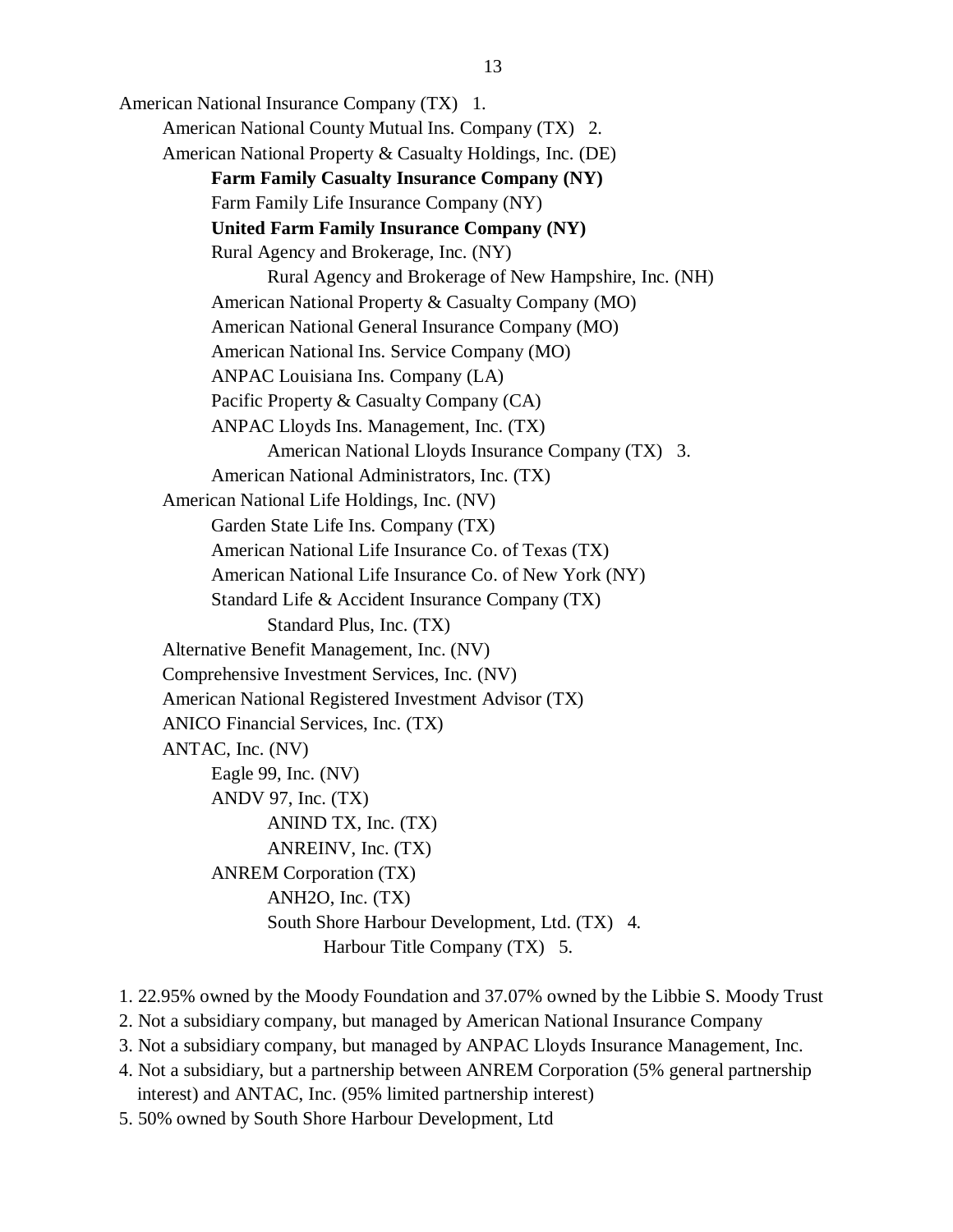At December 31, 2011, the Company was party to the following noteworthy agreements with other members of its holding company system:

### Net Pooling Reinsurance Agreement

Refer to section 2C. of this report for a description of the Net Pooling Reinsurance Agreement between the Company and United Farm Family Insurance Company.

#### Service Agreement with United Farm Family Insurance Company

Effective July 25, 1988, the Company entered into a service agreement with UFFIC. The agreement provides that the Company will perform certain administrative and special services for UFFIC and allows UFFIC to make use of its facilities. UFFIC reimburses the Company for all directly allocable expenses, reasonably and equitably determined to be attributable to UFFIC, plus a reasonable overhead charge determined periodically by the parties. The review of the allocation of expenses between the parties revealed that the charges appeared reasonable and in accordance with the requirements of Department Regulation No. 30.

The agreement was filed with this Department pursuant to Section 1505(d) of the New York Insurance Law and was non-disapproved.

### Amended and Restated Mortgage Loan and Real Estate Investment Services Agreement

The Company originally entered into this mortgage loan and real estate investment services agreement with UFFIC and ANICO effective June 1, 2001. Under the terms of the amended and restated agreement, effective March 11, 2010, ANICO agrees to solicit and underwrite proposed mortgage loans deemed by ANICO to be suitable mortgage loan investments for the Company and UFFIC and consistent with an Investment Plan approved by Company and UFFIC's Board of Directors.

The amended and restated agreement was filed with the Department pursuant to Section 1505(d) of the New York Insurance Law and was non-disapproved.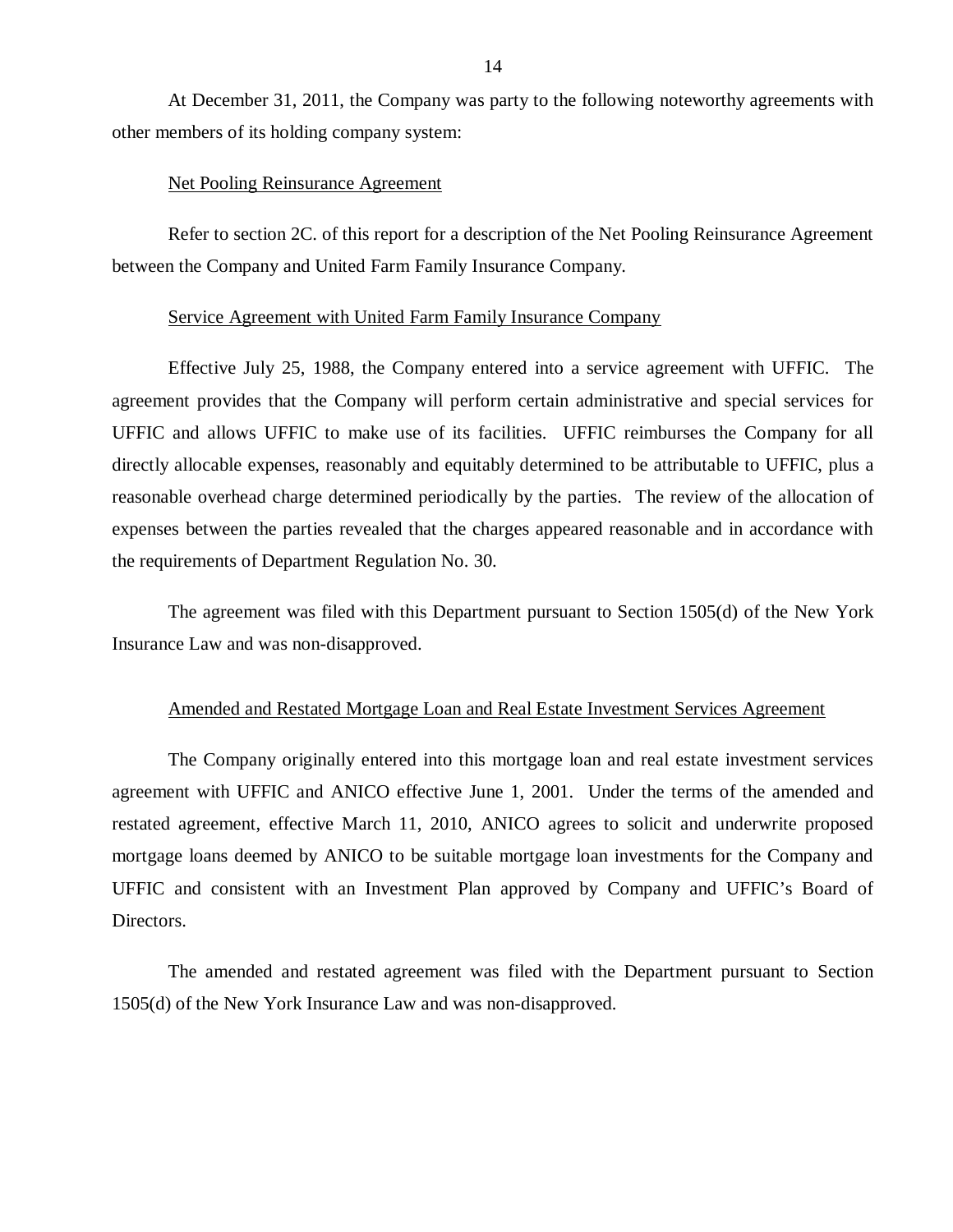### Amended and Restated Service Agreement with ANICO

The Company originally entered into this administrative services agreement with ANICO effective April 10, 2001. Pursuant to the terms of the amended and restated agreement dated June 24, 2009 FFCIC and ANICO shall perform for each other and their respective affiliates as each company may request, certain services necessary to conduct their respective insurance operations.

The amended and restated agreement was filed with the Department pursuant to Section 1505(d) of the New York Insurance Law and was non-disapproved.

### Amended and Restated Service Agreement with American National Property and Casualty Company ("ANPAC")

The Company originally entered into this administrative services agreement with ANPAC on April 10, 2001. That agreement was amended and restated effective July 1, 2005. Pursuant to the terms of the amended and restated agreement, FFCIC and ANPAC shall perform (either directly or through subcontracts with third parties) for each other as each company may request, certain services necessary in the conduct of their insurance operations.

This amended and restated agreement was filed with the Department pursuant to Section 1505(d) of the New York Insurance Law and was non-disapproved.

### Amended and Restated Investment Advisory Agreement

The Company and UFFIC entered into an investment advisory agreement with ANICO dated August 1, 2001. That agreement was amended and restated effective November 7, 2006, and March 11, 2010. Pursuant to the terms of the March 11, 2010 amended and restated agreement, ANICO shall act as the investment adviser and shall manage their investment portfolios in compliance with the laws and regulations of the State of New York. The agreement further states that the performance of services by ANICO as adviser pursuant to the agreement shall in no way impair the absolute control of the business and operations of FFCIC or UFFIC by their respective Boards of Directors.

This amended and restated agreement was filed with the Department pursuant to Section 1505(d) of the New York Insurance Law and was non-disapproved.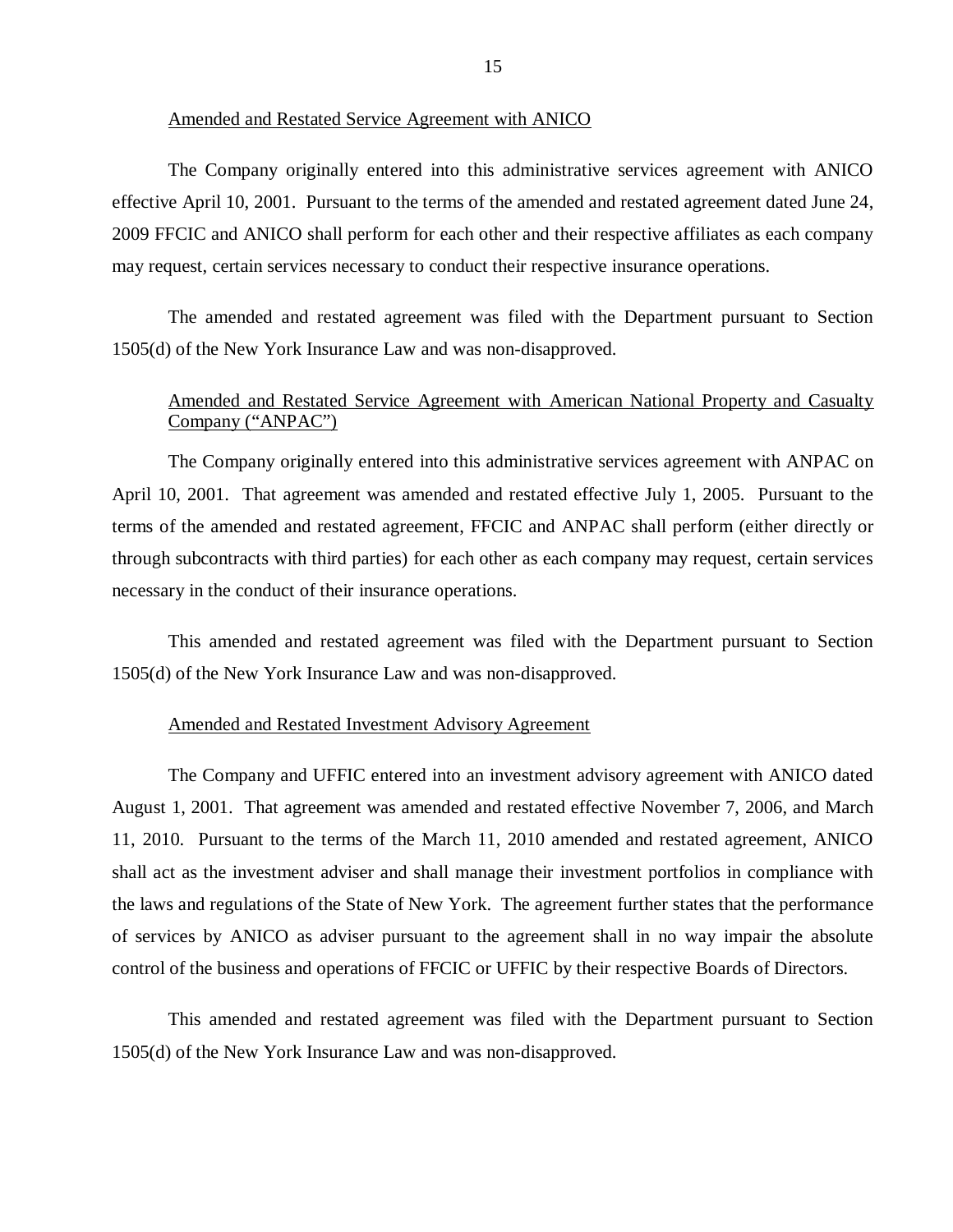### Tax Payment Allocation Agreement

The Company participates in a tax payment allocation agreement with its ultimate parent, ANICO, and American National Property & Casualty Holdings, Inc. for taxable years beginning January 1, 2008. This agreement provides that the tax charge or refund to the Company shall be the amount the Company would have paid or received if it had filed on a separate return basis with the Internal Revenue Service. The review of the agreement revealed that it is in substantial compliance with Department Circular Letter No. 33 (1979).

The agreement was filed with the Department pursuant to Section 1505(d) of the New York Insurance Law and was non-disapproved.

#### Service Agreement with FFFS

The Company entered into an administrative services agreement with Farm Family Financial Services Inc. ("FFFS") effective October 1, 1997, whereby the Company performs certain administrative and special services for FFFS and makes available its facilities to FFFS as FFFS determines to be reasonably necessary to conduct its operations. This agreement was revised per Amendment No. 1, effective January 1, 1999, to change the fees to be charged by the Company to FFFS.

This agreement and its amendment were filed with the Department pursuant to Section 1505(d) of the New York Insurance Law and were non-disapproved.

#### Lease Agreement

The Company (Tenant) is a party to a lease agreement with Farm Family Life Insurance Company ("FFLIC') as landlord. The agreement was initially made effective January 1, 1999 through December 31, 2000 with an exercised option to renew for two additional years upon expiration of the initial lease term. This agreement has since been amended four times with the most recent amendment being effective January 1, 2010, to extend the end date of the lease to December 31, 2014. The lease stipulates that the Company rents office and storage spaces in the Glenmont, New York location of the home office building of the landlord.

This agreement and all subsequent amendments, were filed with the Department pursuant to Section 1505(d) of the New York Insurance Law and were non-disapproved.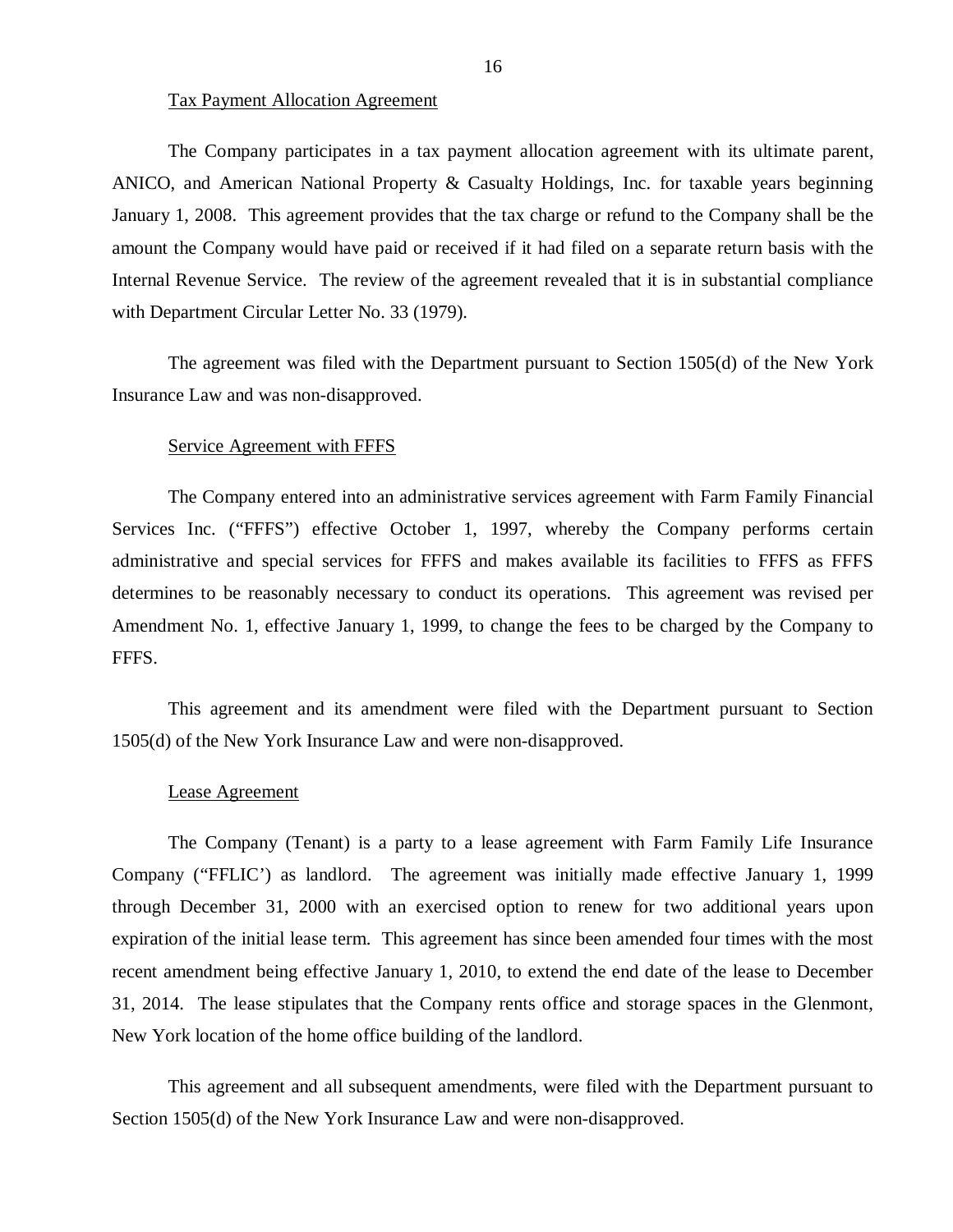### Amended and Restated Expense Sharing Agreement with FFLIC and ANPAC Holdings, Inc. (f/k/a Farm Family Holdings, Inc.)

The Company is a party to an amended and restated expense sharing agreement with affiliates Farm Family Life Insurance Company and ANPAC Holdings, Inc., made effective October 30, 2001. The agreement provides for the sharing of certain expenses among the parties and defines the methods to be used for allocating such expenses.

The review of the allocation of expenses among the parties revealed that the charges appeared reasonable and in accordance with the requirements of Department Regulation No. 30.

This agreement was filed with the Department pursuant to Section 1505(d) of the New York Insurance Law.

### Renewal Note with ANPAC Holdings, Inc

Effective December 31, 2011, the Company entered into a renewal note with its immediate parent (note holder) ANPAC Holdings for a \$10 million (principal amount), revolving line of credit. Under the terms of the Note, the Company has agreed to pay ANPAC Holdings: (i) an annual fee of 0.125% of the face amount, provided that the annual fee for December 31, 2013 shall be prorated in recognition of the maturity date of July 1, 2014; and (ii) a fee calculated and accrued monthly, and paid at the end of each calendar quarter, equal to an annualized one-quarter percent (0.25%) of the difference between the face amount and the amount of principal outstanding.

The renewal note was filed with the Department pursuant to Section 1505(d) of the New York Insurance Law and was non-disapproved.

### Administrative Services Agreement Between Farm Family Casualty Insurance Company and American National Life Insurance Company of New York ("ANLICONY")

The Company entered into an administrative services agreement with American National Life Insurance Company of New York effective January 4, 2010, whereby the Company performs certain administrative and other special services for ANLICONY and makes available its facilities to ANLICONY as ANLICONY determines to be reasonably necessary to conduct its operations.

Management indicated that the agreement was filed with the Life Bureau of the Department as an exhibit to the Plan of Operations for ANLICONY, which was filed as part of the standard Uniform Certificate of Authority Application.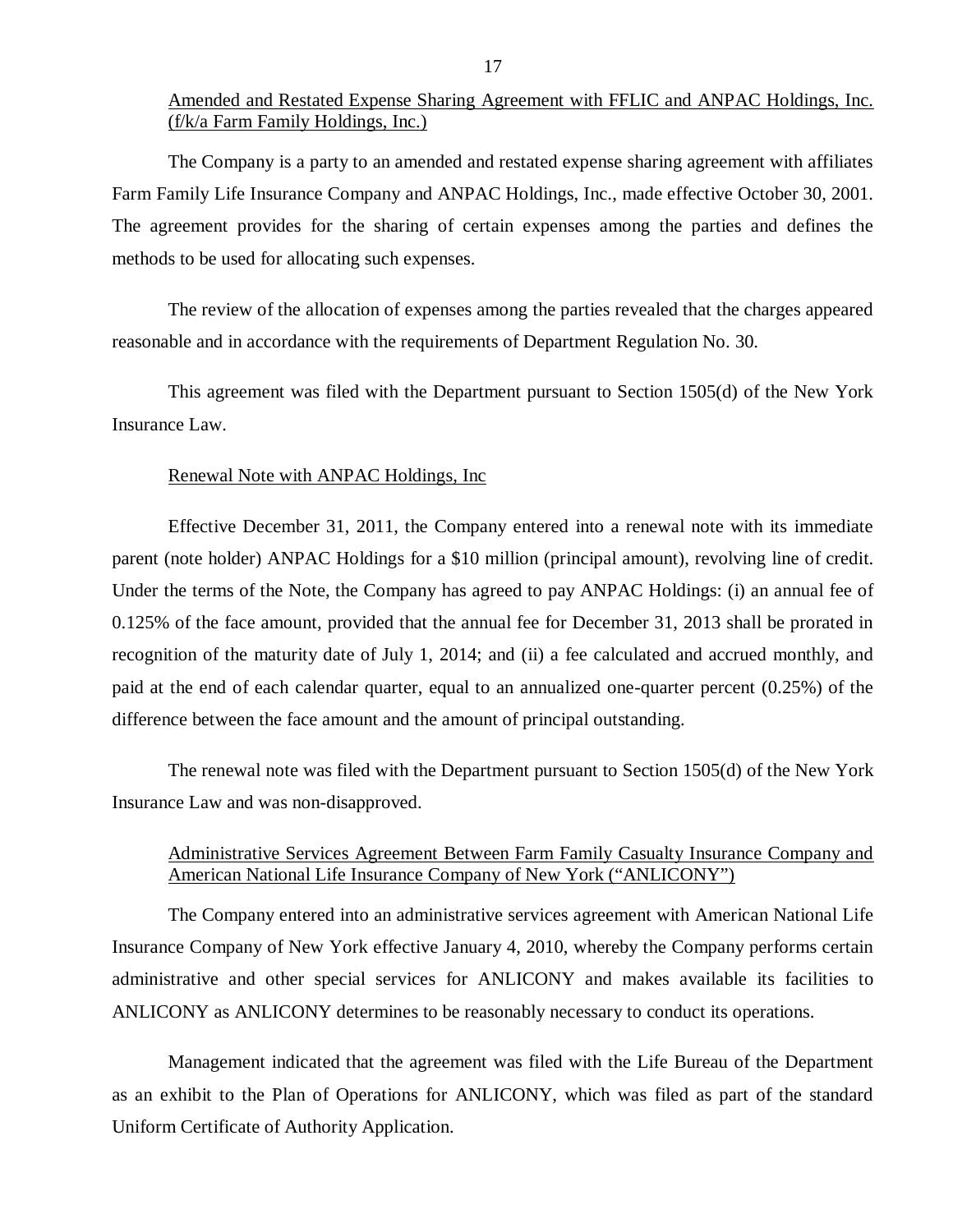This agreement was not filed with the Department pursuant to 1505(d) of the Insurance Law at the time it was entered into. Upon being made aware of this oversight, the agreement was subsequently filed with the Department and was non-disapproved.

### E. Significant Operating Ratios

The following ratios have been computed as of December 31, 2011, based upon the results of this examination:

| Net premiums written to surplus as regards policyholders                               |     |
|----------------------------------------------------------------------------------------|-----|
| Liabilities to liquid assets (cash and invested assets less investments in affiliates) | 73% |
| Premiums in course of collection to surplus as regards policyholders                   | 10% |

All of the above ratios fall within the benchmark ranges set forth in the Insurance Regulatory Information System of the National Association of Insurance Commissioners.

The underwriting ratios presented below are on an earned/incurred basis and encompass the five-year period covered by this examination:

|                                              | Amounts         | Ratios  |
|----------------------------------------------|-----------------|---------|
| Losses and loss adjustment expenses incurred | \$1,409,653,203 | 78.36%  |
| Other underwriting expenses incurred         | 489,074,058     | 27.19   |
| Net underwriting loss                        | (99,687,127)    | (5.54)  |
| Premiums earned                              | \$1,799,040,134 | 100.00% |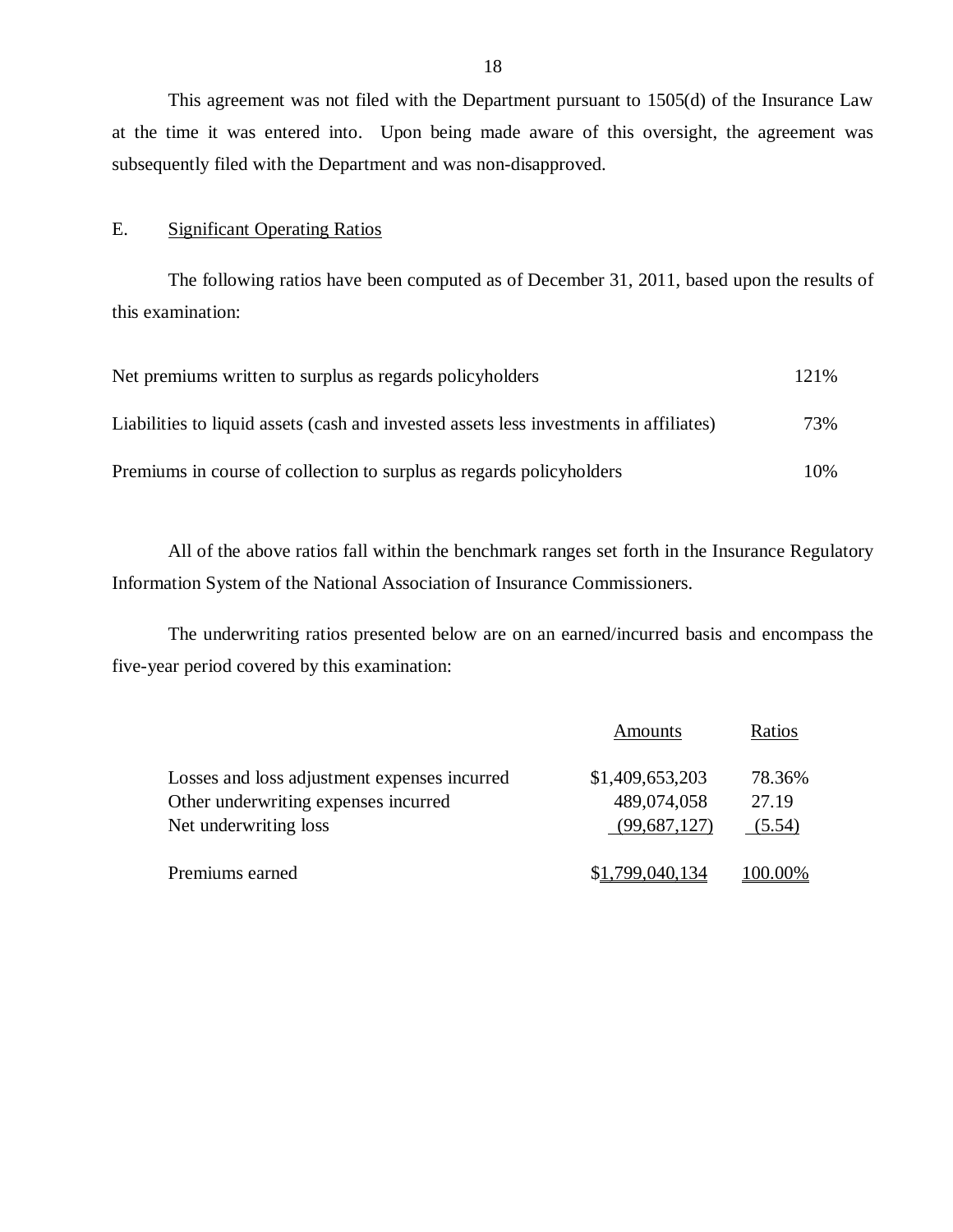#### F. Accounts and Records

### Bank Signatories

The previous report on examination included the following recommendation:

"It is recommended that in the future the Company update in a timely manner and maintain all signatory cards for all of its bank accounts in order that check signing authority is given only to the signatories approved by the board of directors."

During the current review it was noted that the above recommendation was not fully complied with. In response to this observation management indicated agreement that the signature cards, including applicable titles were not updated in a timely manner. They further indicated that they are currently completing a full documentation review for all banks which was expected to be completed shortly.

It is recommended that the Company update in a timely manner all signatory cards for all of its bank accounts to reflect changes in authorizations approved by the Board.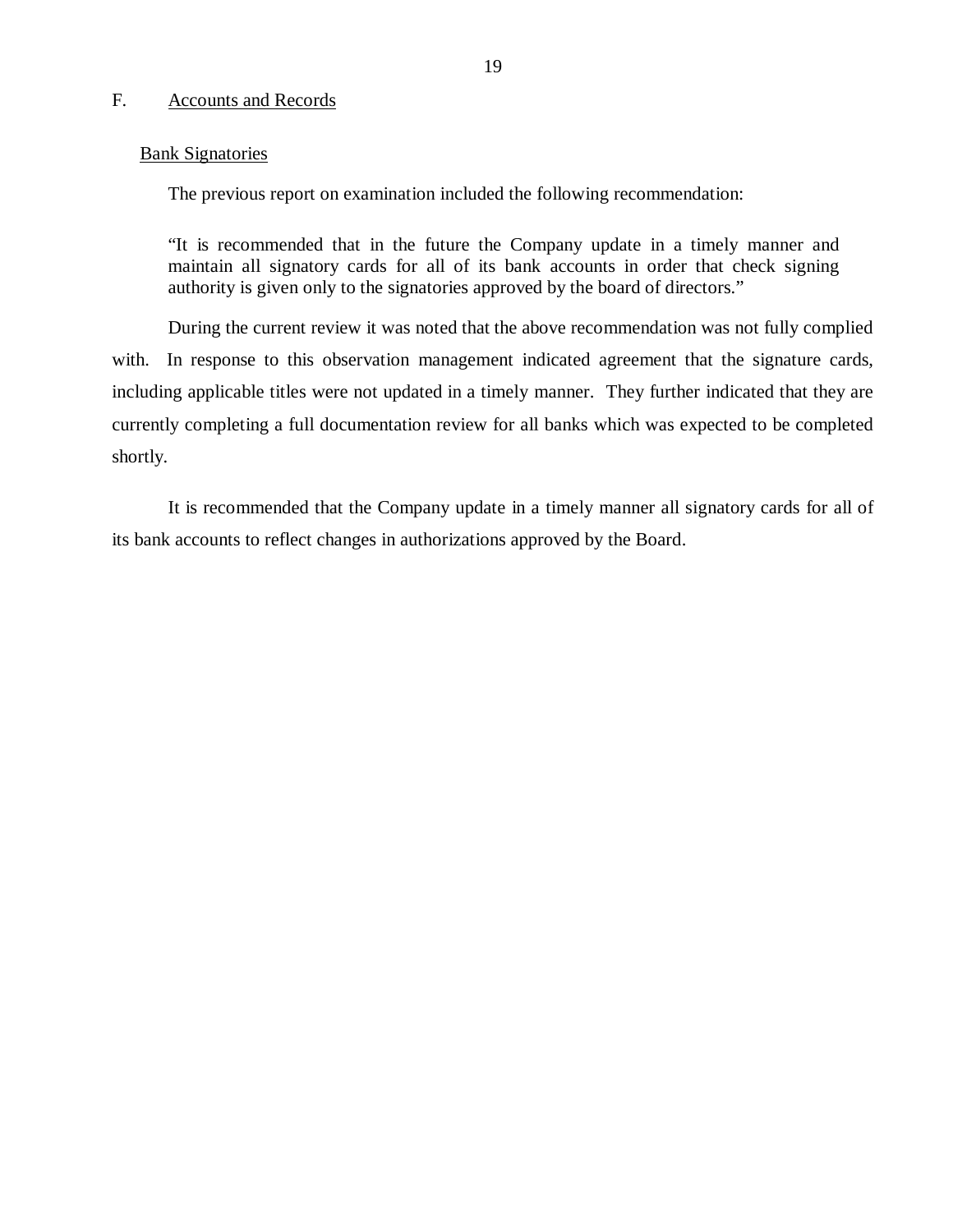### **3. FINANCIAL STATEMENTS**

## A. Balance Sheet

The following shows the assets, liabilities and surplus as regards policyholders as of December 31, 2011 as determined by this examination and as reported by the Company:

| Assets                                                                                      | Assets            | <b>Assets Not</b><br>Admitted | Net Admitted<br><b>Assets</b> |
|---------------------------------------------------------------------------------------------|-------------------|-------------------------------|-------------------------------|
| <b>Bonds</b>                                                                                | $$757,540,857$ \$ | $\overline{0}$                | \$757,540,857                 |
| Preferred stocks (stocks)                                                                   | 6,688,927         |                               | 6,688,927                     |
| Common stocks (stocks)                                                                      | 52,742,572        |                               | 52,742,572                    |
| Cash, cash equivalents and short-term investments                                           | 16,468,008        |                               | 16,468,008                    |
| Other invested assets                                                                       | 4,502,086         |                               | 4,502,086                     |
| Receivables for securities                                                                  | 361               |                               | 361                           |
| Investment income due and accrued                                                           | 9,942,491         |                               | 9,942,491                     |
| Uncollected premiums and agents' balances in the<br>course of collection                    | 29,845,143        | 1,563,220                     | 28, 281, 923                  |
| Deferred premiums, agents' balances and installments<br>booked but deferred and not yet due | 56,909,528        | 340,902                       | 56,568,626                    |
| Amounts recoverable from reinsurers                                                         | 3,086,337         |                               | 3,086,337                     |
| Current federal and foreign income tax recoverable<br>and interest thereon                  | 14,189,885        | 9,449,885                     | 4,740,000                     |
| Net deferred tax asset                                                                      | 29, 274, 795      | 5,941,552                     | 23, 333, 243                  |
| Receivables from parent, subsidiaries and affiliates                                        | 293,052           |                               | 293,052                       |
| Aggregate write-ins for other than invested assets                                          | 6,237,109         | 3,875,539                     | 2,361,570                     |
| <b>Total assets</b>                                                                         | \$987,721,151     | \$21,171,098                  | \$966,550,053                 |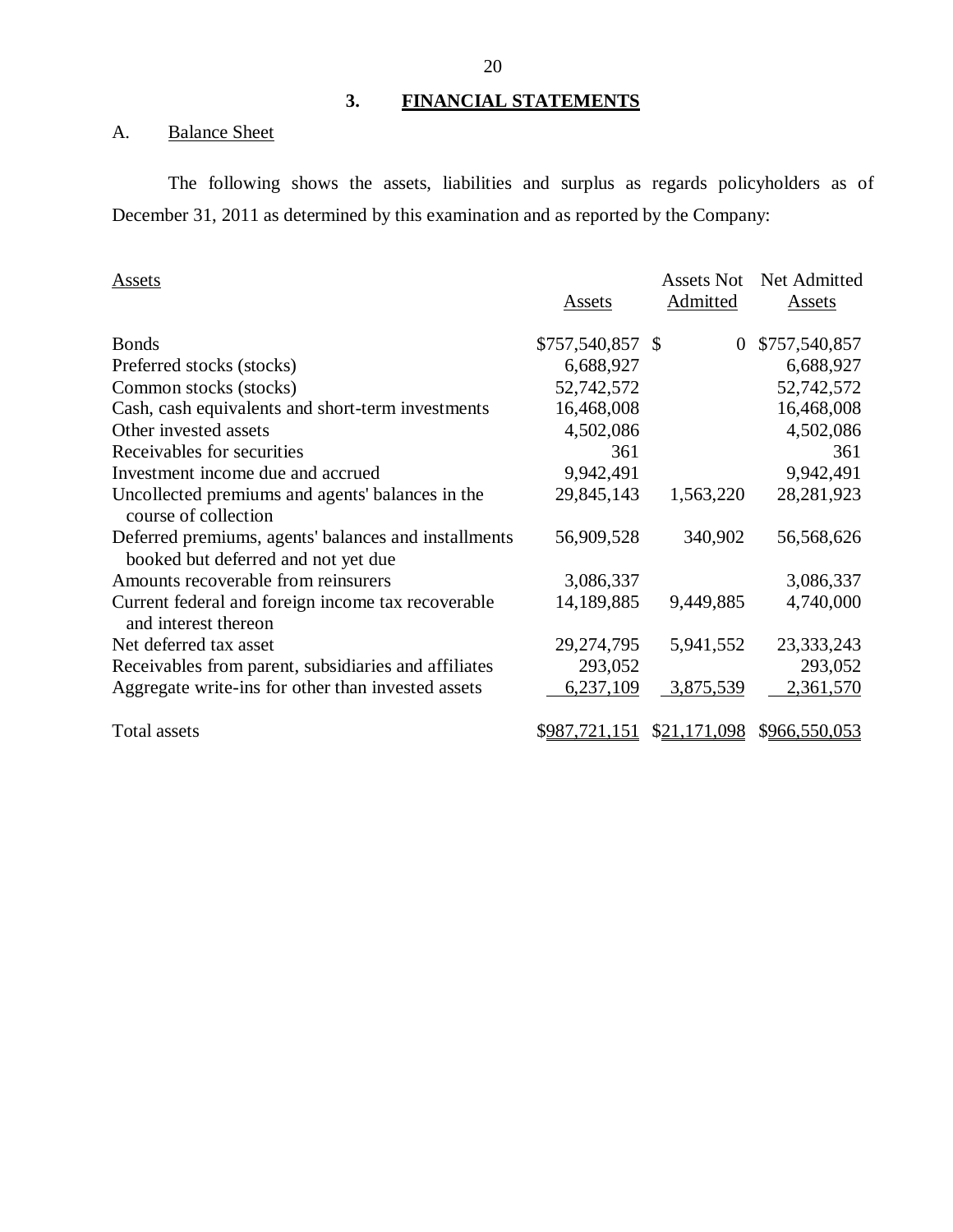### Liabilities, surplus and other funds

#### **Liabilities**

| Losses and loss adjustment expenses                                      |              |             | \$463,209,575 |
|--------------------------------------------------------------------------|--------------|-------------|---------------|
| Reinsurance payable on paid losses and loss adjustment expenses          |              |             | 2,522,837     |
| Commissions payable, contingent commissions and other similar<br>charges |              |             | 3,567,281     |
| Other expenses (excluding taxes, licenses and fees)                      |              |             | 6,764,880     |
| Taxes, licenses and fees (excluding federal and foreign income taxes)    |              |             | 5,395,515     |
| Unearned premiums                                                        |              |             | 176,241,689   |
| Advance premium                                                          |              |             | 4,565,078     |
| Ceded reinsurance premiums payable (net of ceding commissions)           |              |             | (4,221,360)   |
| Funds held by company under reinsurance treaties                         |              |             | 2,524,488     |
| Amounts withheld or retained by company for account of others            |              |             | 1,403,203     |
| Remittances and items not allocated                                      |              |             | (1,029,449)   |
| Payable to parent, subsidiaries and affiliates                           |              |             | 3,244,955     |
| Aggregate write-ins for liabilities                                      |              |             | 9,143,813     |
| <b>Total liabilities</b>                                                 |              |             | \$673,332,505 |
| Surplus and other funds                                                  |              |             |               |
| Aggregate write-ins for special surplus funds                            | $\mathbb{S}$ | 5,538,993   |               |
| Common capital stock                                                     |              | 3,606,205   |               |
| Gross paid in and contributed surplus                                    |              | 71,776,893  |               |
| Unassigned funds (surplus)                                               |              | 212,295,457 |               |
| Surplus as regards policyholders                                         |              |             | 293,217,548   |
| Total liabilities, surplus and other funds                               |              |             | \$966,550,053 |

Note: The Internal Revenue Service has not completed its audits of the Company's consolidated Federal Income Tax returns through tax year 2008. All material adjustments, if any, made subsequent to the date of examination and arising from said audits, are reflected in the financial statements included in this report. Audits covering tax years 2006 through 2008 are currently under examination. The Internal Revenue Service has not yet begun to audit tax returns covering tax years 2009 through 2011. The examiner is unaware of any potential exposure of the Company to any tax assessment and no liability has been established herein relative to such contingency.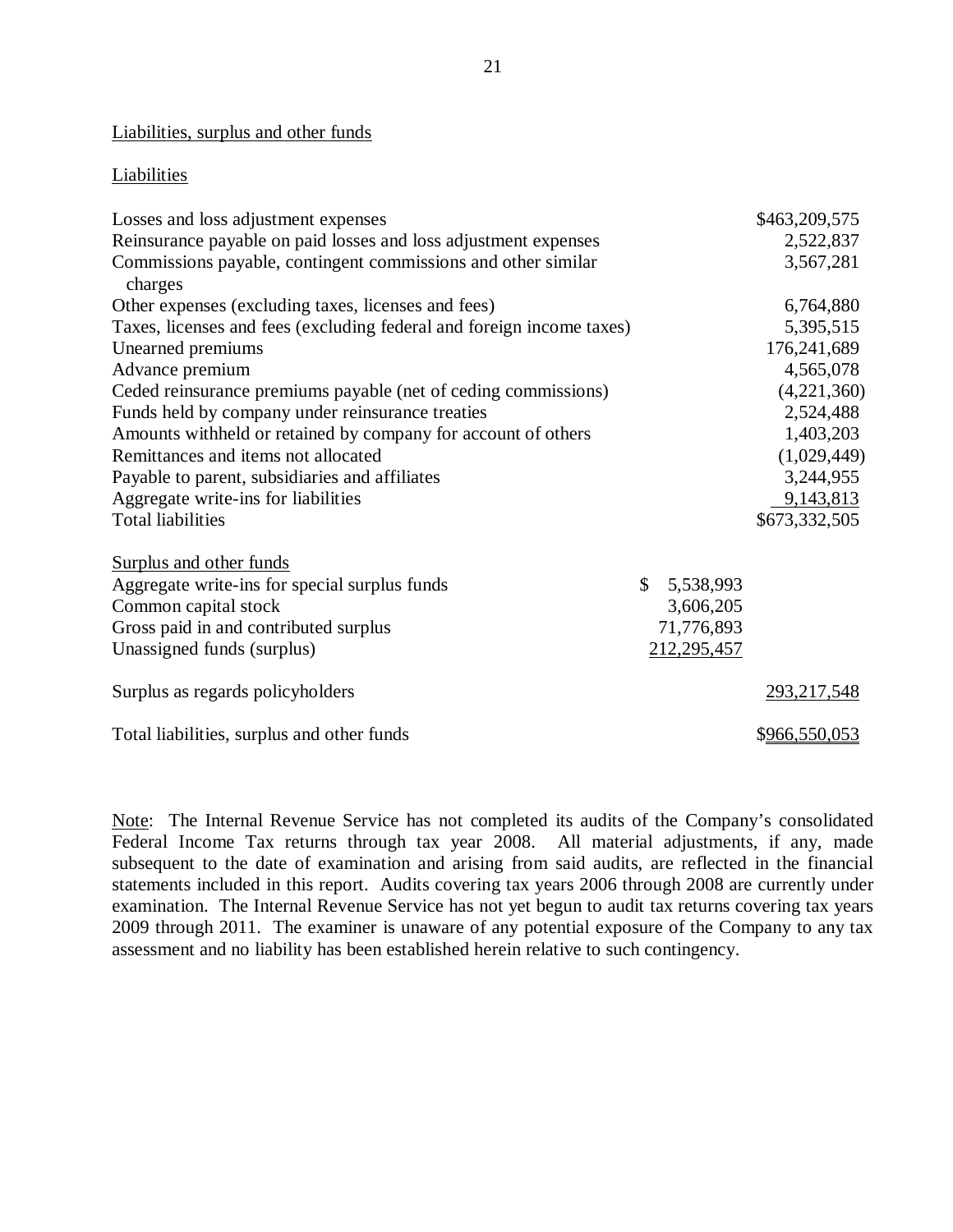#### <span id="page-23-0"></span>B. Statement of Income

Underwriting Income

Surplus as regards policyholders increased \$50,048,316 during the five-year examination period January 1, 2007 through December 31, 2011, detailed as follows:

# Premiums earned  $$1,799,040,134$ Deductions: Losses and loss adjustment expenses incurred \$1,409,653,203 Other underwriting expenses incurred 489,074,058 Total underwriting deductions 1,898,727,261 Net underwriting gain or (loss)  $\frac{1}{2}$  (99,687,127) Investment Income Net investment income earned \$ 186,692,182 Net realized capital gain (12,114,786) Net investment gain or (loss) 174,577,396 Other Income Net gain or (loss) from agents' or premium balances charged off  $$ (5,687,159)$ Finance and service charges not included in premiums 12,952,621 Aggregate write-ins for miscellaneous income (359,644) Total other income 6,905,818 Net income before dividends to policyholders and before federal and foreign income taxes  $$81,796,087$ Dividends to policyholders Net income after dividends to policyholders but before federal and foreign income taxes  $$81,796,087$ Federal and foreign income taxes incurred 5,016,118 Net income \$ 76,779,969 0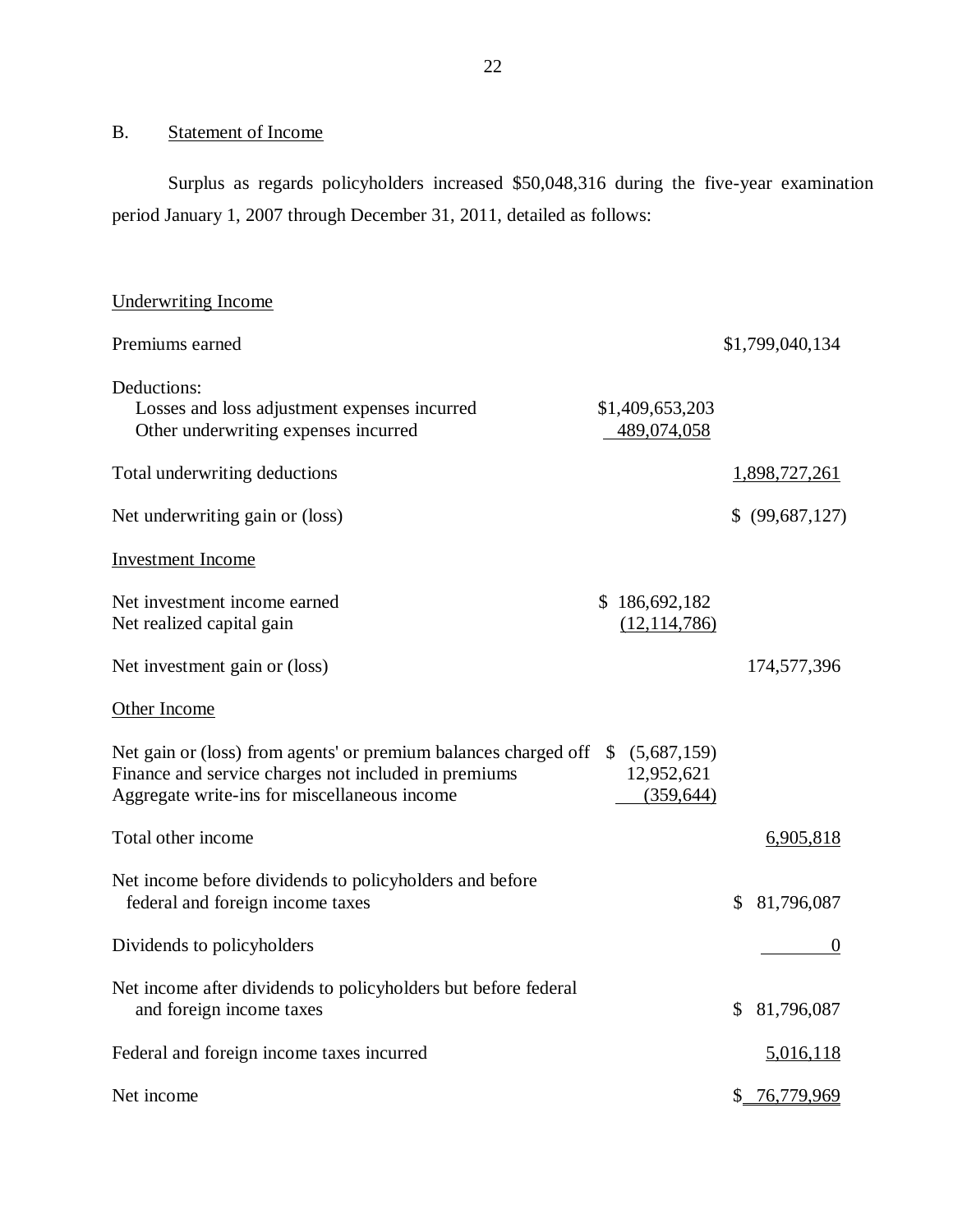|                                                                                       | Gains in<br><b>Surplus</b> | Losses in<br><b>Surplus</b> |               |
|---------------------------------------------------------------------------------------|----------------------------|-----------------------------|---------------|
|                                                                                       |                            |                             |               |
| Net income                                                                            | \$76,779,969               |                             |               |
| Net unrealized capital gains or (losses)                                              | 6,856,531                  |                             |               |
| Change in net deferred income tax                                                     | 4,843,732                  |                             |               |
| Change in non-admitted assets                                                         |                            | 7,912,415                   |               |
| Change in provision for reinsurance                                                   | 33,000                     |                             |               |
| Cumulative effect of changes in accounting principles                                 | 1,163,823                  |                             |               |
| Dividends to stockholders                                                             |                            | 27,069,074                  |               |
| Aggregate write-ins for gains and losses in surplus                                   | $\Omega$                   | 4,647,250                   |               |
| Total gains or losses in surplus                                                      | \$89,677,055               | \$39,628,739                |               |
| Net increase (decrease) in surplus                                                    |                            |                             | 50,048,316    |
|                                                                                       |                            |                             |               |
|                                                                                       |                            |                             |               |
| Surplus as regards policyholders per report on<br>examination as of December 31, 2011 |                            |                             | \$293,217,548 |

### **4. LOSSES AND LOSS ADJUSTMENT EXPENSES**

The examination liability for the captioned items of \$463,209,575 is the same as reported by the Company as of December 31, 2011. The examination analysis was conducted in accordance with generally accepted actuarial principles and practices and was based on statistical information contained in the Company's internal records and in its filed annual statements.

Surplus as regards policyholders per report on

examination as of December 31, 2006 \$243,169,232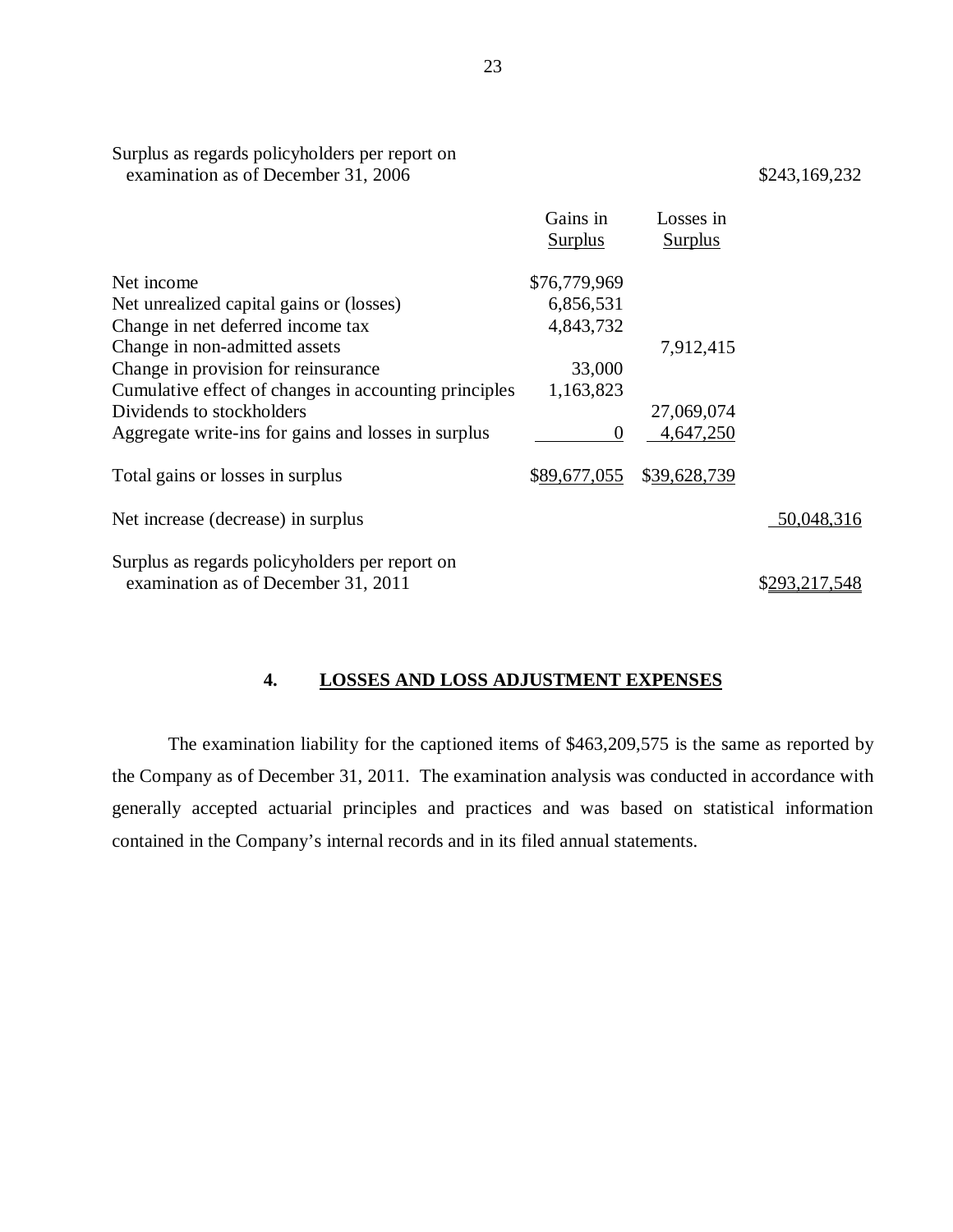### **5. COMPLIANCE WITH PRIOR REPORT ON EXAMINATION**

<span id="page-25-0"></span>The prior report on examination contained ten recommendations as follows (page numbers refer to the prior report):

## ITEM PAGE NO.

### A. Contract with KPMG, LLP

i. It was recommended that the Company ensure that the contract with its CPA firm comply with the requirements of Department Regulations 118 and 152. 17

> A review of the CPA contracts provided for the examination period revealed that the 2010 contract was not in full compliance with current Regulation 118 requirements. It should be noted that the contract for 2011 was reviewed and was found to be in substantial compliance. No repeat recommendation is being made.

### ii. Custodian Agreement

It was recommended that the Company amend its custodian agreement to include all the protective covenants and provisions in order to comply with the requirements set forth in the NAIC Financial Condition Examiners Handbook and to Department guidelines. 18

The Company has complied with this recommendation.

### iii. Advance Premiums

It was recommended that the Company develop the reporting capability to accurately identify "Advance premium" and report the amount as a liability in the Annual Statement in accordance with SSAP No. 53. 19

The Company has complied with this recommendation.

### iv. Uncollected Premiums Aging Report

It was again recommended that the Company develop reports that will clearly show the aging status of all uncollected premium balances. 19

The Company has complied with this recommendation.

It was further recommended that the Company periodically review system generated reports for accuracy. 19

The Company has complied with this recommendation.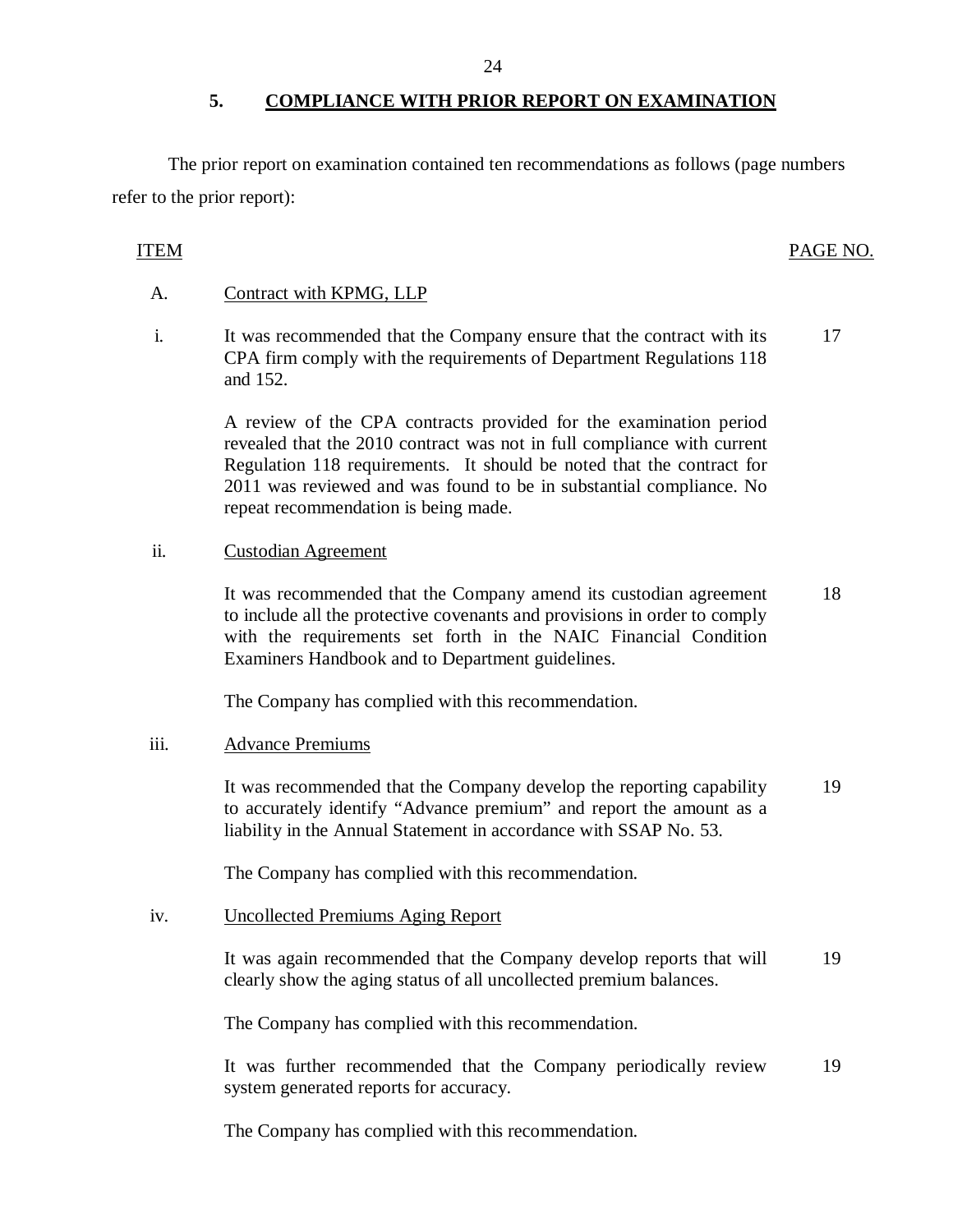### v. Uncollected Premiums – Deferred Premiums Report

It was again recommended that the Company develop reports to 20 accurately identify the uncollected premiums as either Premiums in course of collection or deferred premiums, including the non-admitted amounts.

25

The Company has complied with this recommendation.

### vi. Bank Signatories

It was recommended that in the future the Company updates in a timely 20 manner and maintains all signatory cards for all of its bank accounts in order that check signing authority is given only to the signatories approved by the board of directors.

The Company has not complied with this recommendation. A similar comment is made in this report.

### vii. Fidelity Bond

It was recommended that the Company maintain fidelity bond coverage 21 that meets the minimum suggested amounts as set forth in the NAIC Financial Condition Examiners Handbook.

The Company has complied with this recommendation.

### viii. Directors' & Officers' Indemnification Policy

It was recommended that the Company comply with the required 21 retention and coinsurance percentages stipulated in Department Regulation 110.

The Company has complied with this recommendation.

### ix. Information System Controls Evaluation- Contingency Planning

It was recommended that the Company place a high priority on the 22 implementation of a comprehensive corporate business contingency plan that is kept current, based on a business impact analysis, tested, and that addresses all significant business activities.

The Company has complied with this recommendation.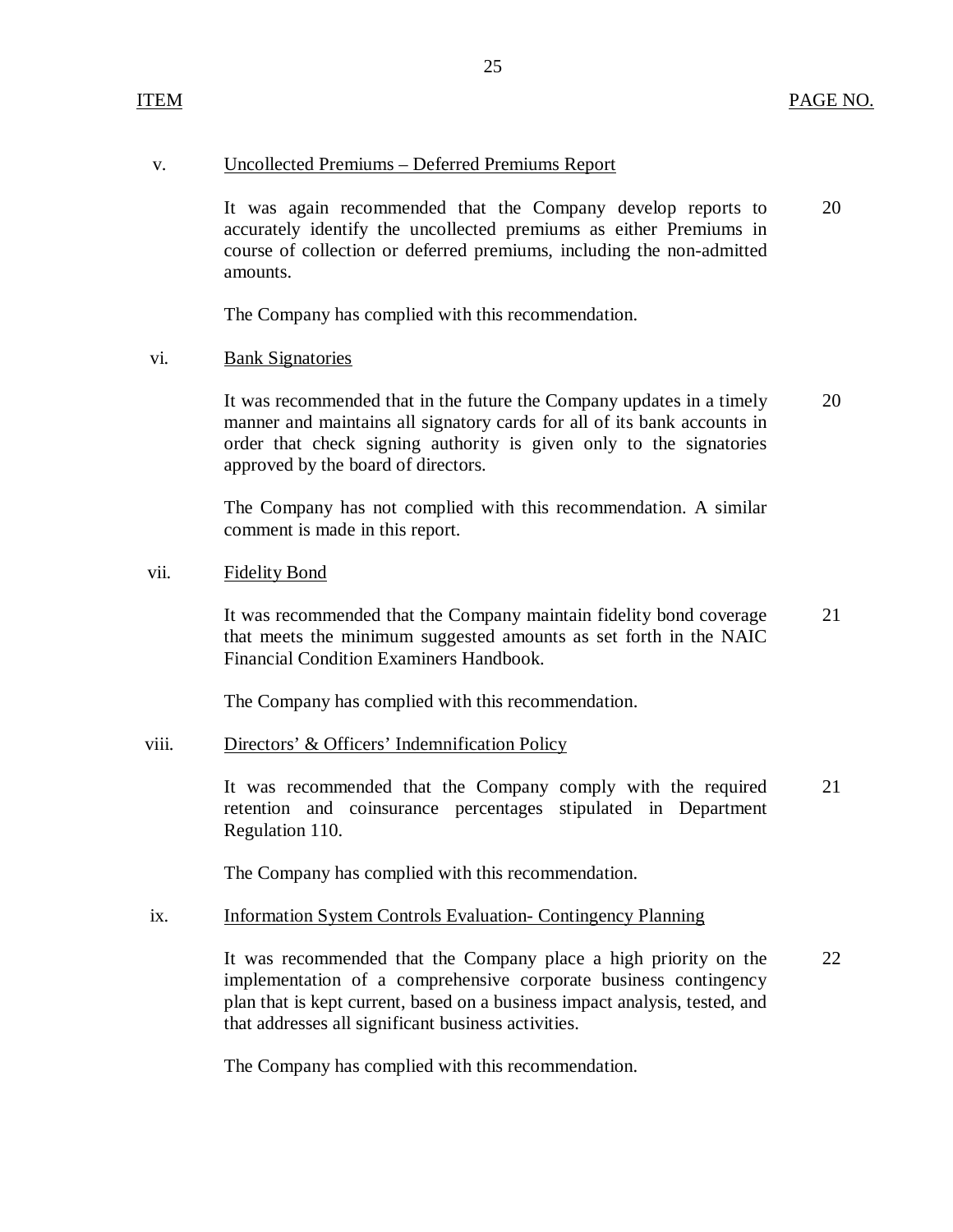### **6. SUMMARY OF COMMENTS AND RECOMMENDATIONS**

### ITEM PAGE NO.

- A. Reinsurance
- i. It is recommended that the Company include the above referenced language from Department Circular Letter No. 5 (1988) in all reinsurance contracts which make reference to a novation. 11
- ii. It is recommended that in future filings the Company comply with the annual statement instructions and complete Schedule F with data that accurately reflects its reinsurance transactions. 11

### Accounts and Records

B. It is recommended that the Company update in a timely manner all signatory cards for all of its bank accounts to reflect changes in authorizations approved by the Board. 19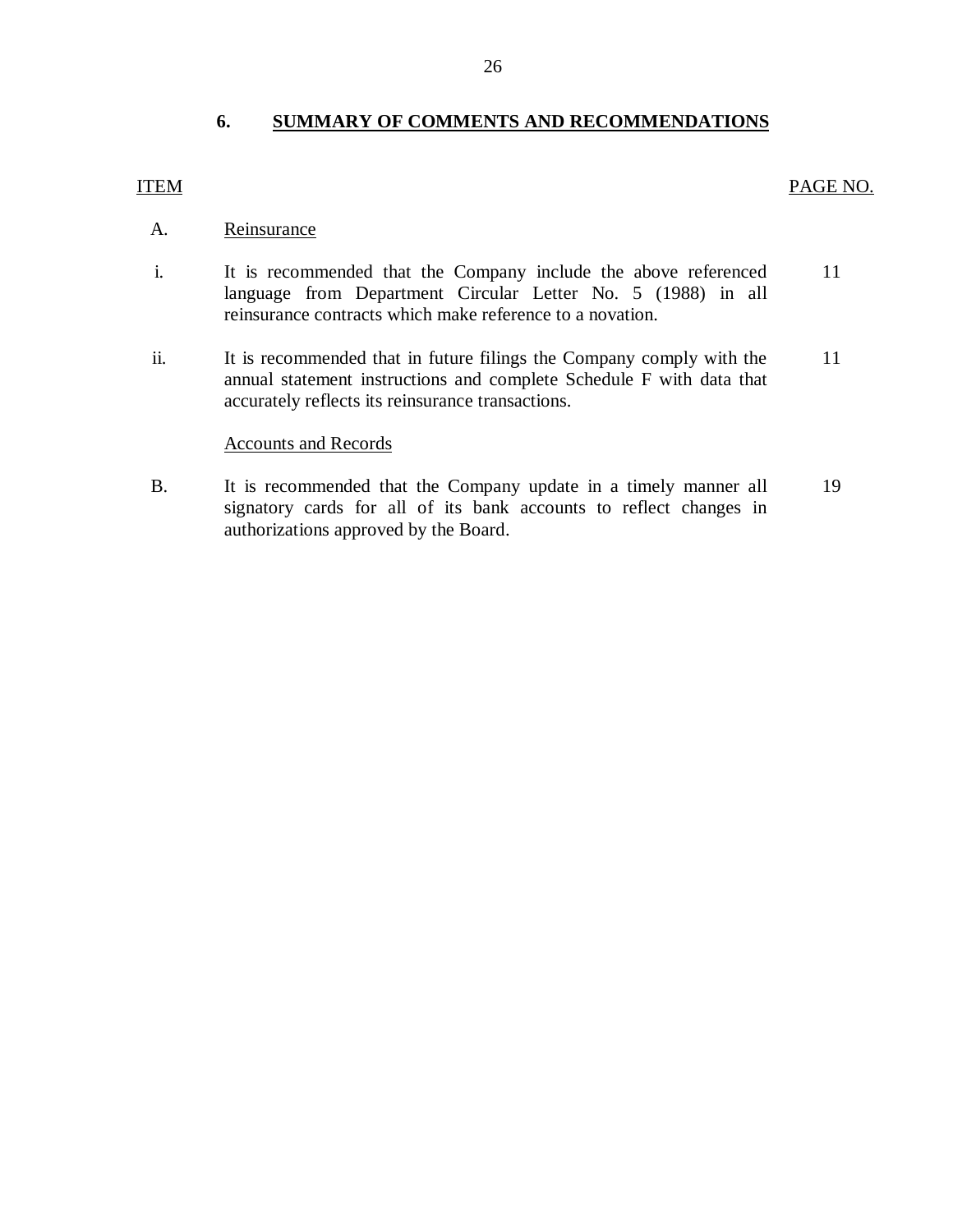Respectfully submitted,

/s/ Wayne Longmore, Senior Insurance Examiner

### STATE OF NEW YORK ) )ss: COUNTY OF **NEW YORK** )

Wayne Longmore, being duly sworn, deposes and says that the foregoing report, subscribed by him, is true to the best of his knowledge and belief.

/s/

Wayne Longmore

Subscribed and sworn to before me

this  $\_\_\_\_\_\$  day of  $\_\_\_\_\_\_\_\_\_\_\_\_$ , 2013.